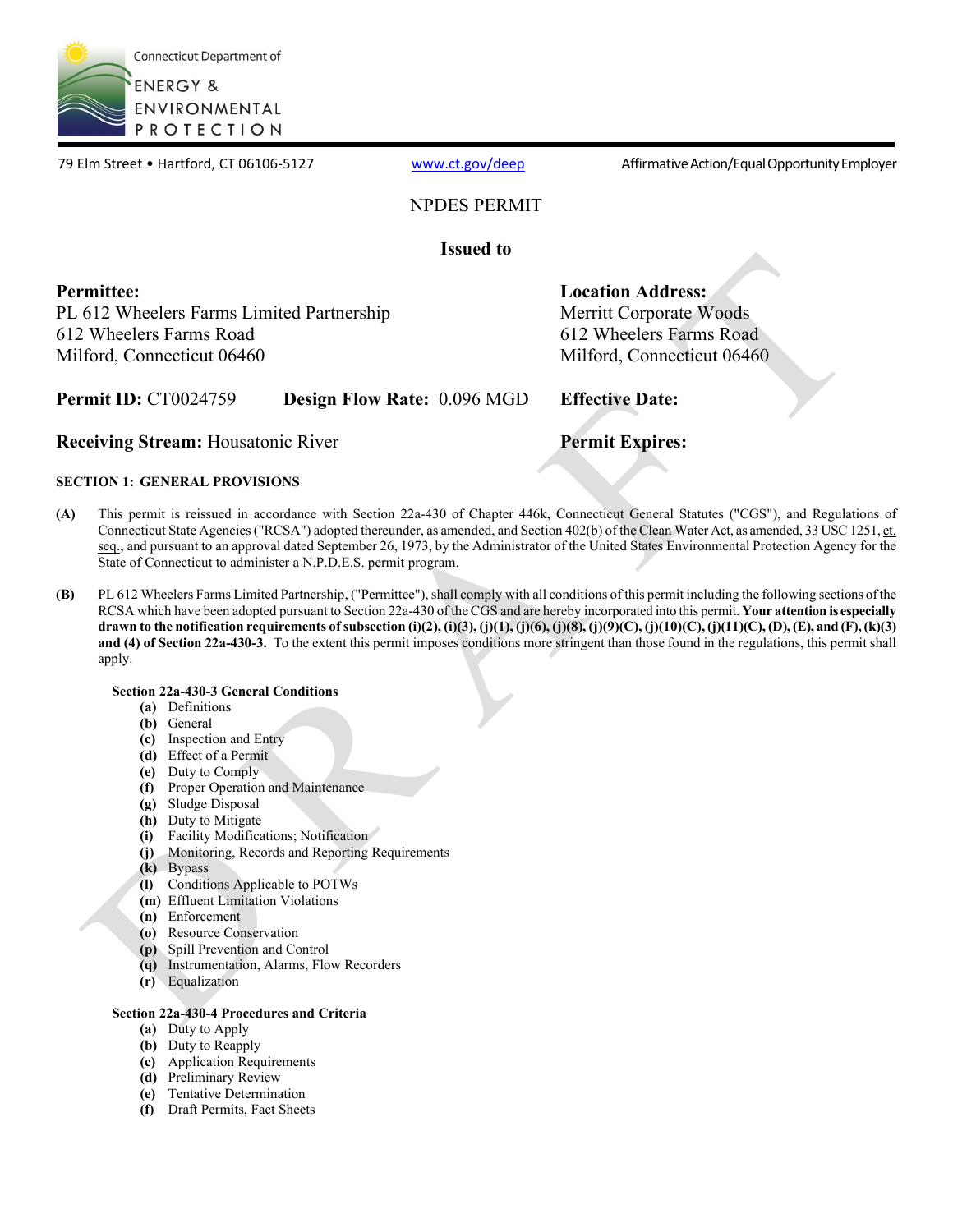- **(g)** Public Notice, Notice of Hearing
- **(h)** Public Comments
- **(i)** Final Determination
- **(j)** Public Hearings
- **(k)** Submission of Plans and Specifications. Approval.
- **(l)** Establishing Effluent Limitations and Conditions
- **(m)** Case-by-Case Determinations
- **(n)** Permit Issuance or Renewal
- **(o)** Permit or Application Transfer
- **(p)** Permit Revocation, Denial or Modification
- **(q)** Variances
- **(r)** Secondary Treatment Requirements
- **(s)** Treatment Requirements
- **(t)** Discharges to POTWs Prohibitions
- **(C)** Violations of any of the terms, conditions, or limitations contained in this permit may subject the Permittee to enforcement action including, but not limited to, seeking penalties, injunctions and/or forfeitures pursuant to applicable sections of the CGS and RCSA.
- **(D)** Any false statement in any information submitted pursuant to this Section of the permit may be punishable as a criminal offense under Section 22a-438 or 22a-131a of the CGS or in accordance with Section 22a-6, under Section 53a-157b of the CGS.
- **(E)** The Permittee shall comply with Section 22a-416-1 through Section 22a-416-10 of the RCSA concerning operator certification.
- **(F)** No provision of this permit and no action or inaction by the Commissioner shall be construed to constitute an assurance by the Commissioner that the actions taken by the Permittee pursuant to this permit will result in compliance or prevent or abate pollution.
- **(G)** Nothing in this permit shall relieve the Permittee of other obligations under applicable federal, state and local law.
- **(H)** An annual fee shall be paid for each year this permit is in effect as set forth in Section 22a-430-7 of the RCSA. As of October 1, 2009, the annual fee is \$3,445.

### **SECTION 2: DEFINITIONS**

- **(A)** The definitions of the terms used in this permit shall be the same as the definitions contained in Section 22a-423 of the CGS and Section 22a-430-3(a) and 22a-430-6 of the RCSA, except for **"**Composite**"** and **"**No Observable Acute Effect Level (NOAEL)**"** which are redefined below.
- **(B)** In addition to the above, the following definitions shall apply to this permit:

 **"------"** in the limits column on the monitoring tables in Attachment 1 means a limit is not specified but a value must be reported on the DMR, MOR, and/or the ATMR.

**"Annual"** in the context of any sampling frequency, shall mean the sample must be collected in the month of June.

**"Average Monthly Limit"** means the maximum allowable "Average Monthly Concentration" as defined in Section 22a-430-3(a) of the RCSA when expressed as a concentration (e.g. mg/l); otherwise, it means "Average Monthly Discharge Limitation" as defined in Section 22a-430-3(a) of the RCSA.

**"Bi-Weekly"** in the context of any sampling frequency, shall mean once every two weeks.

**" Composite Sample"** or **"(C)",** for the purposes of this Permit**,** means a series of discrete aliquot samples of equal volume manually collected into one container, over the full duration of each day's discharge and at equal sample collection intervals not exceeding thirty (30) minutes. The Composite Sample shall be composed of no less than two (2) discrete aliquot samples for each day of discharge.

**"Critical Test Concentration"** or **"(CTC)"** means the specified effluent dilution at which the Permittee is to conduct a single-concentration Aquatic Toxicity Test.

**"Daily Composite"** or **"(DC)"** means a composite sample taken over a full operating day consisting of grab samples collected at equal intervals of no more than sixty (60) minutes and combined proportionally to flow; or, a composite sample continuously collected over a full operating day proportionally to flow.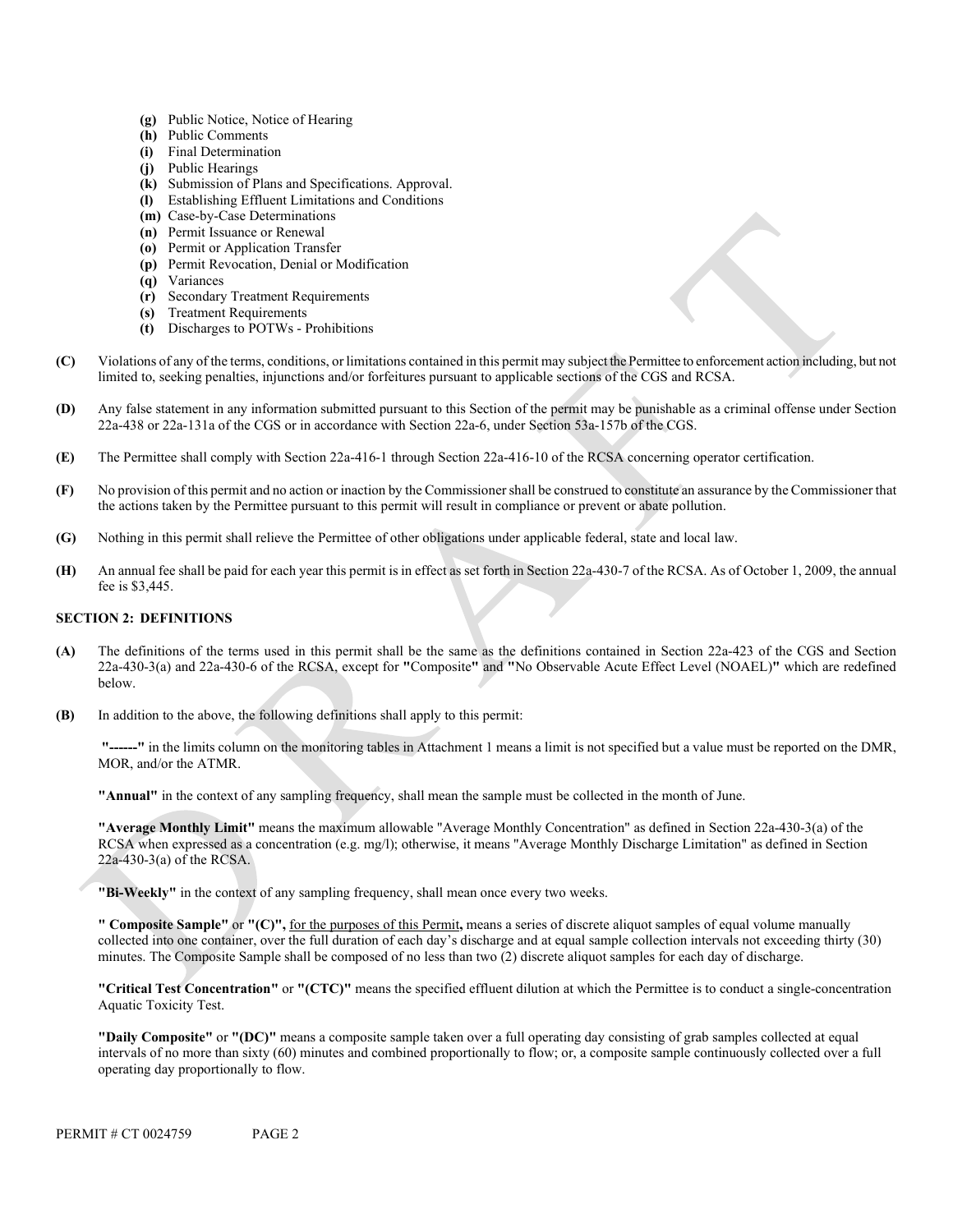**"Daily Concentration"** means the concentration of a substance as measured in a daily composite sample, or, arithmetic average of all grab sample results defining a grab sample average.

**"Daily Quantity"** means the quantity of waste discharged during an operating day.

**"Geometric Mean"** is the **"**n**"**th root of the product of **"**n**"** observations.

**"Infiltration"** means water other than wastewater that enters a sewer system (including sewer system and foundation drains) from the ground through such means as defective pipes, pipe joints, connections, or manholes. Infiltration does not include, and is distinguished from, inflow.

**"Inflow"** means water other than wastewater that enters a sewer system (including sewer service connections) from sources such as, but not limited to, roof leaders, cellar drains, yard drains, area drains, drains from springs and swampy areas, cross connections between storm sewers and sanitary sewers, catch basins, cooling towers, storm waters, surface runoff, street wash waters, or drainage. Inflow does not include, and is distinguished from, infiltration.

**"Instantaneous Limit"** means the highest allowable concentration of a substance as measured by a grab sample, or the highest allowable measurement of a parameter as obtained through instantaneous monitoring.

**"In-stream Waste Concentration"** or **"(IWC)"** means the concentration of a discharge in the receiving water after mixing has occurred in the allocated zone of influence.

**"MGD"** means million gallons per day.

**"Maximum Daily Limit"** means the maximum allowable "Daily Concentration" (defined above) when expressed as a concentration (e.g. mg/l), otherwise, it means the maximum allowable "Daily Quantity" as defined above, unless it is expressed as a flow quantity. If expressed as a flow quantity it means **"**Maximum Daily Flow**"** as defined in Section 22a-430-3(a) of the RCSA.

 **"Monthly Minimum Removal Efficiency"** means the minimum reduction in the pollutant parameter specified when the effluent average monthly concentration for that parameter is compared to the influent average monthly concentration.

**"NA"** as a Monitoring Table abbreviation means **"**not applicable**"**.

**"NR"** as a Monitoring Table abbreviation means **"**not required**"**.

**"No Observable Acute Effect Level"** or **"(NOAEL)"** means any concentration equal to or less than the critical test concentration in a single concentration (pass/fail) toxicity test, conducted pursuant to Section  $22a-430-3(j)(7)(A)(i)$  of the RCSA, demonstrating 90% or greater survival of test organisms at the CTC.

**"Range During Sampling"** or **"(RDS)"** as a sample type means the maximum and minimum of all values recorded as a result of analyzing each grab sample of; 1) a Composite Sample, or, 2) a Grab Sample Average. For those Permittee with pH meters that provide continuous monitoring and recording, Range During Sampling means the maximum and minimum readings recorded with the continuous monitoring device during the Composite or Grab Sample Average sample collection.

**"Range During Month"** or **"(RDM)"** as a sample type means the lowest and the highest values of all of the monitoring data for the reporting month.

**"Sanitary Sewage"** means wastewaters from residential, commercial and industrial sources introduced by direct connection to the sewerage collection system tributary to the treatment works including non-excessive inflow/infiltration sources.

**"Semi-Annual"** in the context of any sampling frequency, shall mean the sample must be collected in the months of June and December.

**"Twice per Month"** in the context of any sampling frequency, mean two samples per calendar month collected no less than 12 days apart.

**"ug/l"** means micrograms per liter

**"Work Day"** in the context of a sampling frequency means, Monday through Friday excluding holidays.

**"Zone of Influence"** means the spatial area or volume of receiving water flow within which some degradation of water quality or use impairment is anticipated to occur as a result of a discharge. **SECTION 3: COMMISSIONER'S DECISION**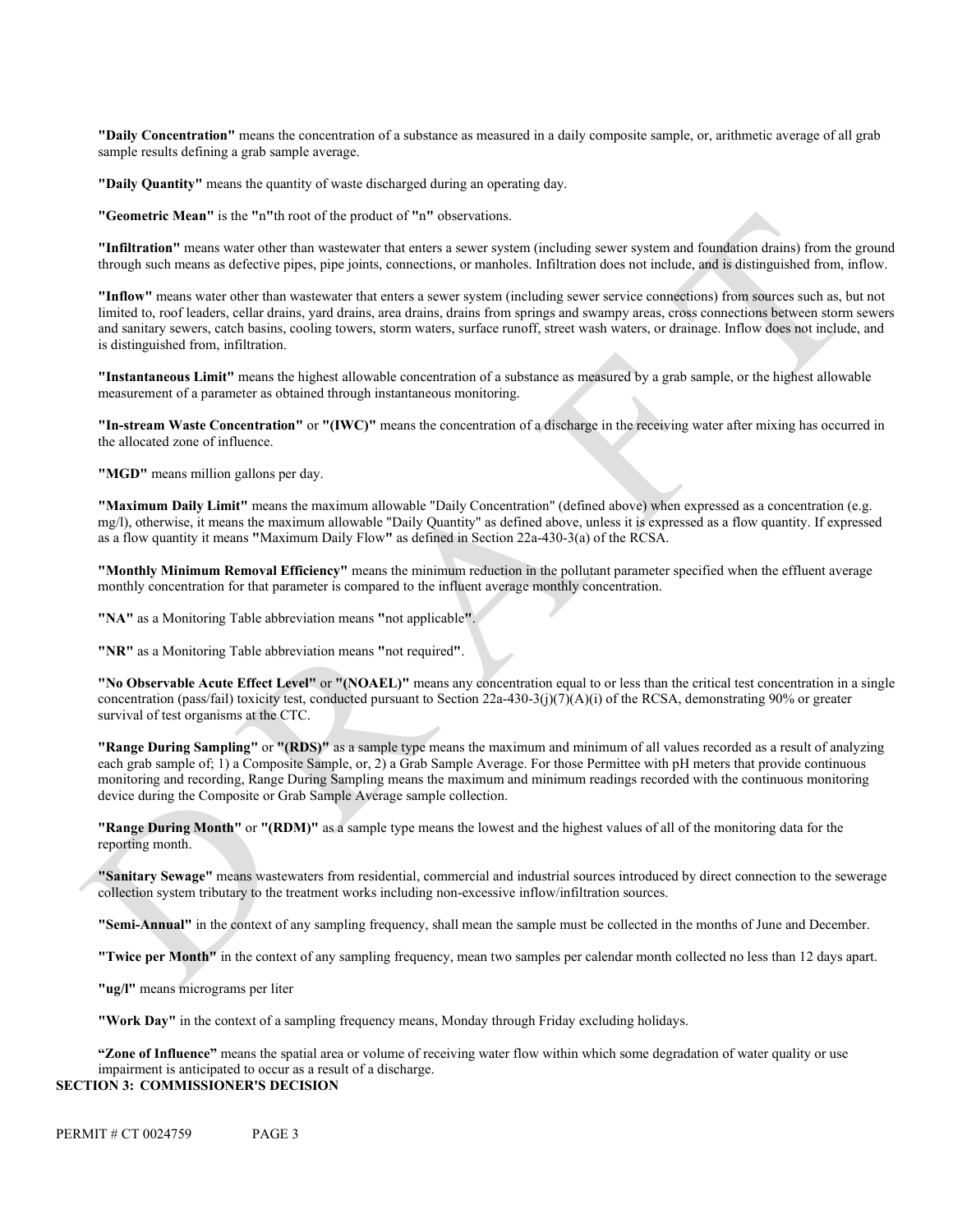- **(A)** The Commissioner of Energy and Environmental Protection ("Commissioner") has issued a final decision and found continuance of the existing system to treat the discharge will protect the waters of the state from pollution. The Commissioner's decision is based on application #201816060 for permit reissuance received on December 19, 2018 and the administrative record established in the processing of that application.
- **(B)** The Commissioner hereby authorizes the Permittee to discharge in accordance with the provisions of this permit, the above referenced application, and all approvals issued by the Commissioner or his authorized agent for the discharges and/or activities authorized by, or associated with, this permit.
- **(C)** The Commissioner reserves the right to make appropriate revisions to the permit, if required after Public Notice, in order to establish any appropriate effluent limitations, schedules of compliance, or other provisions which may be authorized under the Federal Clean Water Act or the CGS or regulations adopted thereunder, as amended. The permit as modified or renewed under this paragraph may also contain any other requirements of the Federal Clean Water Act or CGS or regulations adopted thereunder which are then applicable.

#### **SECTION 4: GENERAL LIMITATIONS AND OTHER CONDITIONS**

- **(A)** The Permittee shall not accept any new sources of non-domestic wastewater conveyed to its private domestic wastewater treatment works through its sanitary sewerage system or by any means other than its sanitary sewage system unless the generator of such wastewater; (a) is authorized by a permit issued by the Commissioner under Section 22a-430 CGS (individual permit), or, (b) is authorized under Section 22a-430b (general permit), or, (c) has been issued an emergency or temporary authorization by the Commissioner under Section 22a-6k. All such non-domestic wastewaters shall be processed by the private domestic wastewater treatment works via receiving facilities at a location and in a manner prescribed by the Permittee which are designed to contain and control any unplanned releases.
- **(B)** The Permittee shall maintain an alternate power source adequate to provide a minimum of primary treatment and disinfection at the water pollution control facility to ensure that no discharge of untreated wastewater will occur during a failure of a primary power source.
- **(C)** The Permittee shall have sufficient funds to operate and maintain the private domestic wastewater treatment works and replace critical components.
- **(D)** Outside of the Zone of Influence assigned to this discharge, this discharge shall not cause or contain:
	- **(1)** sludge deposits, solid refuse, floating solids, oils and grease, or scum except as may result from a discharge from a wastewater treatment facility providing appropriate treatment and none exceeding levels necessary to protect and maintain all designated uses;
	- **(2)** color resulting in obvious discoloration of the surface water;
	- **(3)** suspended and settleable solids in concentrations or combinations which would impair the designated uses; be aesthetically objectionable; significantly alter the physical or chemical composition of bottom sediments; and/or adversely impact organisms living in or on the bottom sediment;
	- **(4)** silt or sand deposits other than of natural origin;
	- **(5)** turbidity other than that of natural origin except as may result discharge from a wastewater treatment facility providing appropriate treatment, provided all reasonable controls are used to control turbidity and none exceeding levels necessary to protect and maintain all designated uses; or
	- **(6)** odor that would impair the designated uses specifically assigned to this Classification pursuant to the Connecticut Water Quality Standards Regulations (RCSA §§ 22a-426-1—22a-426-9).
- **(E)** No discharge from the permitted facility shall cause acute or chronic toxicity in the receiving water outside of any Zone Of Influence (ZOI) specifically allocated to that discharge in this permit.
- **(F)** The average monthly effluent concentration shall not exceed 15% of the average monthly influent concentration for BOD5 and Total Suspended Solids for all daily composite samples taken in any calendar month.
- **(G)** Any new or increased amount of sanitary sewage discharge to the private treatment works is prohibited where it will cause a dry weather overflow or exacerbate an existing dry weather overflow.
- **(H)** Sludge Conditions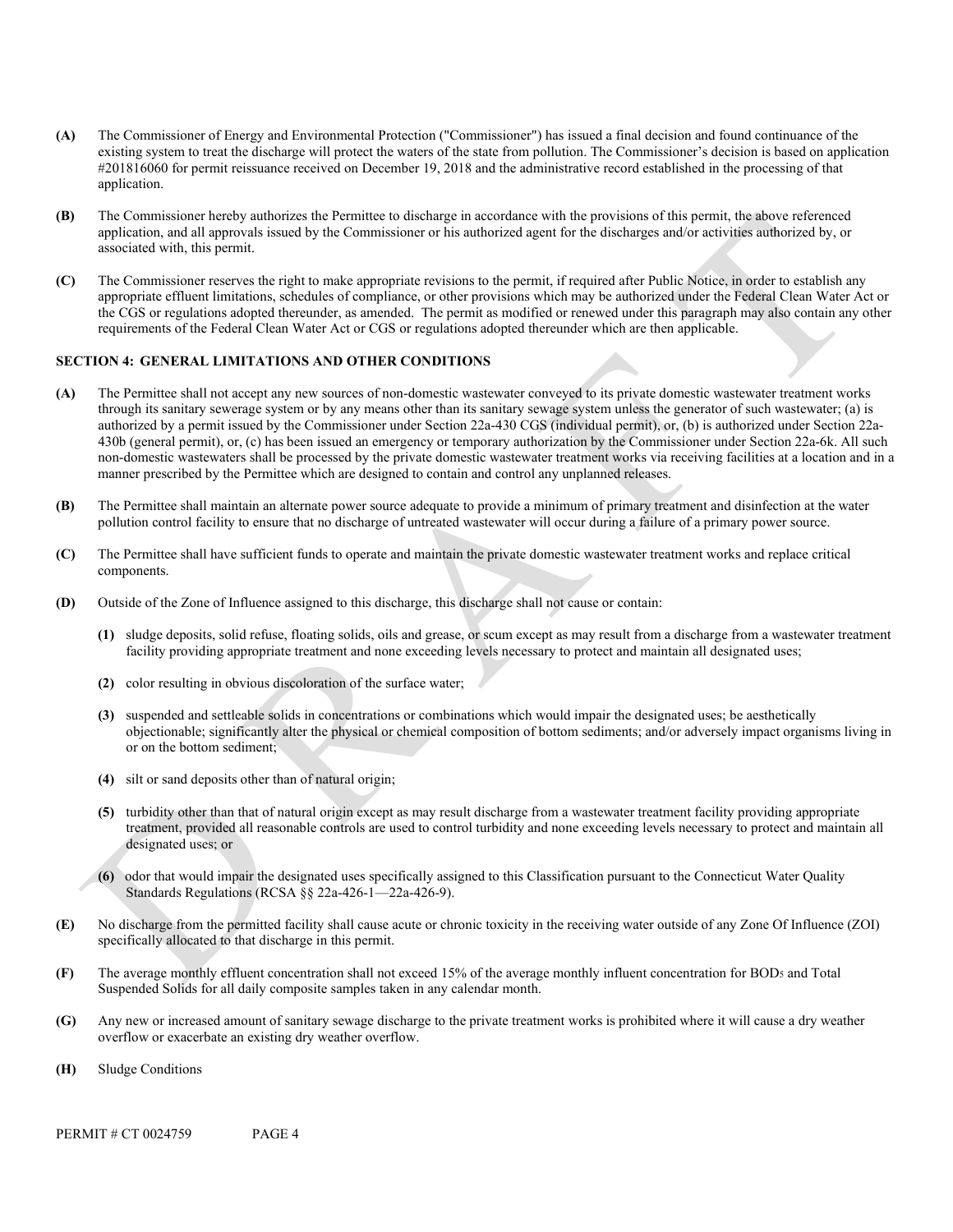- **(1)** The Permittee shall comply with all existing federal and state laws and regulations that apply to sewage sludge use and disposal practices, including but not limited to 40 CFR Part 503.
- **(2)** If an applicable management practice or numerical limitation for pollutants in sewage sludge more stringent than existing federal and state regulations is promulgated under Section 405(d) of the Clean Water Act (CWA), this permit shall be modified or revoked and reissued to conform to the promulgated regulations.
- **(3)** The Permittee shall give prior notice to the Commissioner of any change(s) planned in the Permittee' sludge use or disposal practice. A change in the Permittee' sludge use or disposal practice may be a cause for modification of the permit.
- **(4)** Testing for inorganic pollutants shall follow "Test Methods for Evaluating Solid Waste, Physical/Chemical Methods", EPA Publication SW-846 as updated and/or revised.
- **(I)** This permit becomes effective on the 1st day of the month following the date of signature of the Commissioner or designee.
- **(J)** When the arithmetic mean of the average daily flow from the private domestic wastewater treatment works for the previous 180 days exceeds 90% of the design flow rate, the Permittee shall develop and submit within (1) one year from the date such threshold was exceeded, for the review and approval of the Commissioner, a plan to accommodate future increases in flow to the plant. This plan shall include a schedule for completing any recommended improvements and a plan for financing the improvements.
- **(K)** When the arithmetic mean of the average daily BOD5 or TSS loading into the private domestic wastewater treatment works for the previous 180 days exceeds 90% of the design load rate, the Permittee shall develop and submit for the review and approval of the Commissioner within (1) one year from the date such threshold was exceeded, a plan to accommodate future increases in load to the plant. This plan shall include a schedule for completing any recommended improvements and a plan for financing the improvements.
- **(L)** On or before July 31st of each calendar year the main flow meter shall be calibrated by an independent contractor in accordance with the manufacturer's specifications. The actual record of the calibration shall be retained onsite and, upon request, the Permittee shall submit to the Commissioner a copy of that record.
- **(M)** The Permittee shall operate and maintain all processes as installed in accordance with the approved plans and specifications and as outlined in the associated operation and maintenance manual. This includes but is not limited to all preliminary treatment processes, primary treatment processes, recycle pumping processes, anaerobic treatment processes, anoxic treatment processes, aerobic treatment processes, flocculation processes, effluent filtration processes or any other processes necessary for the optimal removal of pollutants. The Permittee shall not bypass or fail to operate any of the aforementioned processes, as applicable, without the written approval of the Commissioner.
- **(N)** The Permittee must not introduce any chemicals not indicated as submitted in their latest completed permit application.
- **(O)** The temperature of any discharge shall not increase the temperature of the receiving stream above 85ºF, or, in any case, raise the normal temperature of the receiving stream more than 4ºF beyond the permitted zone of influence.

## **SECTION 5: SPECIFIC EFFLUENT LIMITATIONS AND MONITORING REQUIREMENTS**

- **(A)** The discharge(s) shall not exceed and shall otherwise conform to the specific terms and conditions listed in this permit. The discharge is restricted by and shall be monitored in accordance with Tables **A** through **E** incorporated in this permit as Attachment 1.
- **(B)** The Permittee shall provide monitoring data of the performance of the treatment process in accordance with the Monthly Operating Report (MOR) incorporated in this permit as Attachment 2.

## **SECTION 6: SAMPLE COLLECTION, HANDLING and ANALYTICAL TECHNIQUES**

- **(A)** Chemical Analysis
	- **(1)** Chemical analyses to determine compliance with effluent limits and conditions established in this permit shall be performed using the methods approved pursuant to the Code of Federal Regulations, Part 136 of Title 40 (40 CFR 136) unless an alternative method has been approved in writing pursuant to 40 CFR 136.4 or as provided in Section 22a-430-3-(j)(7) of the RCSA. Chemicals which do not have methods of analysis defined in 40 CFR 136 or the RCSA shall be analyzed in accordance with methods specified in this permit.
	- **(2)** All metals analyses identified in this permit shall refer to analyses for Total Recoverable Metal, as defined in 40 CFR 136 unless otherwise specified.
	- **(3)** Grab samples shall be taken during the period of the day when the peak hourly flow is normally experienced.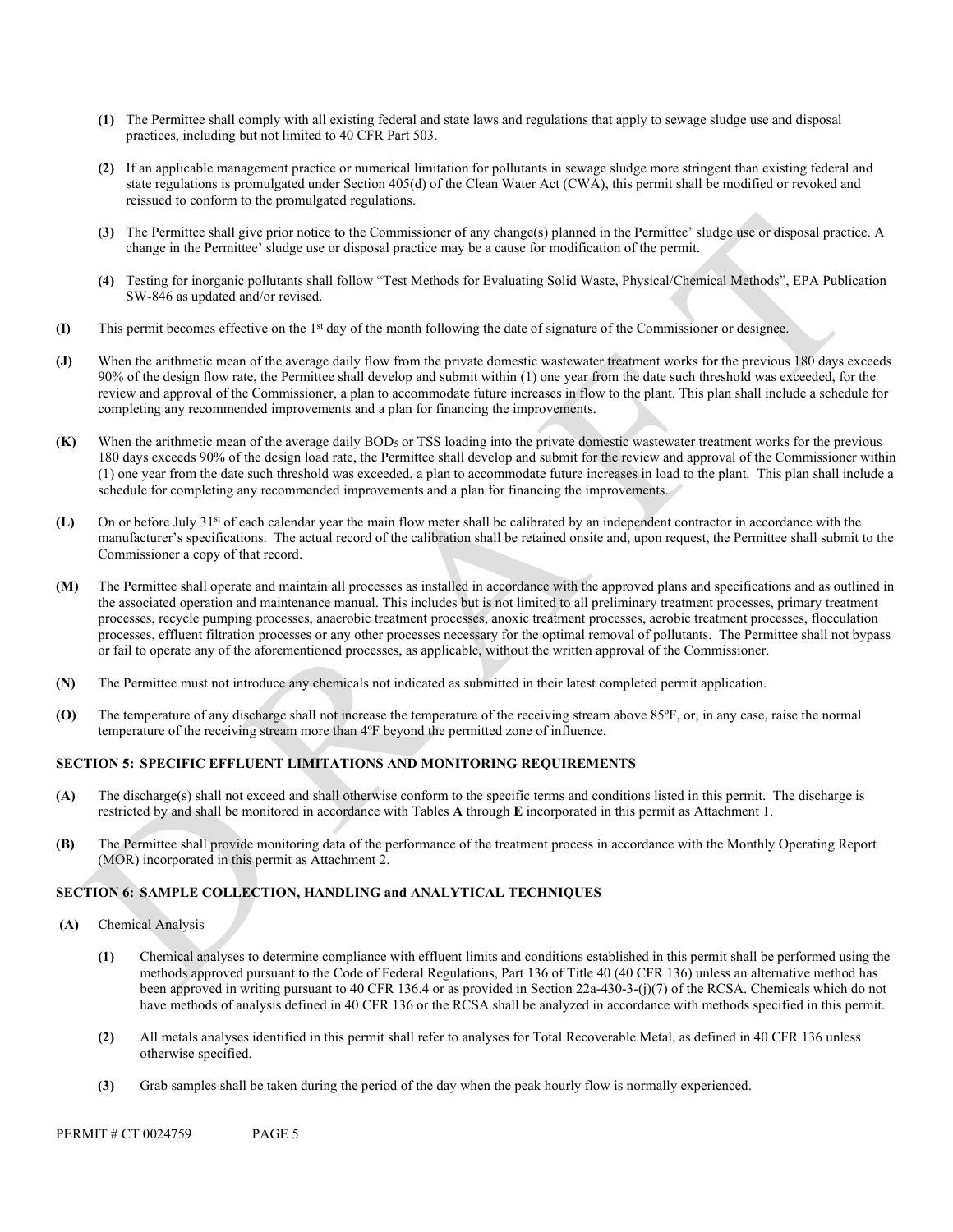- **(4)** Samples collected for bacteriological examination shall be collected between the hours of 11 a.m. and 3 p.m. or at that time of day when the peak hourly flow is normally experienced. A chlorine residual sample must be taken at the same time and the results recorded.
- **(5)** The Minimum Levels specified below represent the concentrations at which quantification must be achieved and verified during the chemical analyses for the parameters identified in Attachment 1, Table C. Analyses for these parameters must include check standards within ten percent of the specified Minimum Level or calibration points equal to or less than the specified Minimum Level.

| Parameter       | <b>Minimum Level</b> |
|-----------------|----------------------|
| Arsenic, Total  | $0.005 \text{ mg/l}$ |
| Cyanide (Amen)  | $0.010 \text{ mg}/1$ |
| Mercury, Total  | $0.0002$ mg/l        |
| Thallium, Total | $0.005 \text{ mg/l}$ |

- **(6)** The value of each parameter for which monitoring is required under this permit shall be reported to the maximum level of accuracy and precision possible consistent with the requirements of this Section of the permit.
- **(7)** Effluent analyses for which quantification was verified during the analysis at or below the minimum levels specified in this Section and which indicate that a parameter was not detected shall be reported as "less than x" where 'x' is the numerical value equivalent to the analytical method detection limit for that analysis.
- **(8)** Results of effluent analyses which indicate that a parameter was not present at a concentration greater than or equal to the Minimum Level specified for that analysis shall be considered equivalent to zero (0.0) for purposes of determining compliance with effluent limitations or conditions specified in this permit.
- **(B)** Acute Aquatic Toxicity Test
	- **(1)** Samples for monitoring of Acute Aquatic Toxicity shall be collected and handled as prescribed in "Methods for Measuring the Acute Toxicity of Effluents and Receiving Waters to Freshwater and Marine Organisms" (EPA-821-R-02-012).
		- **(a)** Composite samples shall be chilled as they are collected. Grab samples shall be chilled immediately following collection. Samples shall be held at 0 - 6ºC until Acute Aquatic Toxicity testing is initiated.
		- **(b)** Effluent samples shall not be dechlorinated, filtered, or, modified in any way, prior to testing for Acute Aquatic Toxicity unless specifically approved in writing by the Commissioner for monitoring at this facility. Facilities with effluent dechlorination and/or filtration designed as part of the treatment process are not required to obtain approval from the Commissioner.
		- **(c)** Samples shall be taken prior to chlorination for Acute Aquatic Toxicity unless otherwise approved in writing by the Commissioner for monitoring at this facility.
		- **(d)** Chemical analyses of the parameters identified in Attachment 1, Table C shall be conducted on an aliquot of the same sample tested for Acute Aquatic Toxicity.
			- **(i)** At a minimum, pH, specific conductance, total alkalinity, total hardness, and total residual chlorine shall be measured in the effluent sample and, during Acute Aquatic Toxicity tests, in the highest concentration of the test and in the dilution (control) water at the beginning of the test and at test termination. If total residual chlorine is not detected at test initiation, it does not need to be measured at test termination. Dissolved oxygen, pH, and temperature shall be measured in the control and all test concentrations at the beginning of the test, daily thereafter, and at test termination.
		- **(e)** Tests for Acute Aquatic Toxicity shall be initiated within 36 hours of sample collection.
	- **(2)** Monitoring for Acute Aquatic Toxicity to determine compliance with the permit condition on Acute Aquatic Toxicity (invertebrate) shall be conducted for 48 hours utilizing neonatal (less than 24 hours old) *Daphnia pulex*.
	- **(3)** Monitoring for Acute Aquatic Toxicity to determine compliance with the permit condition on Acute Aquatic Toxicity (vertebrate) shall be conducted for 48 hours utilizing larval (1 to 14-day old with no more than 24 hours range in age) *Pimephales promelas*.
	- **(4)** Tests for Acute Aquatic Toxicity shall be conducted as prescribed for static non-renewal acute tests in "Methods for measuring the Acute Aquatic Toxicity of Effluents and Receiving Waters to Freshwater and Marine Organisms" (EPA/821-R-02-012), except as specified below.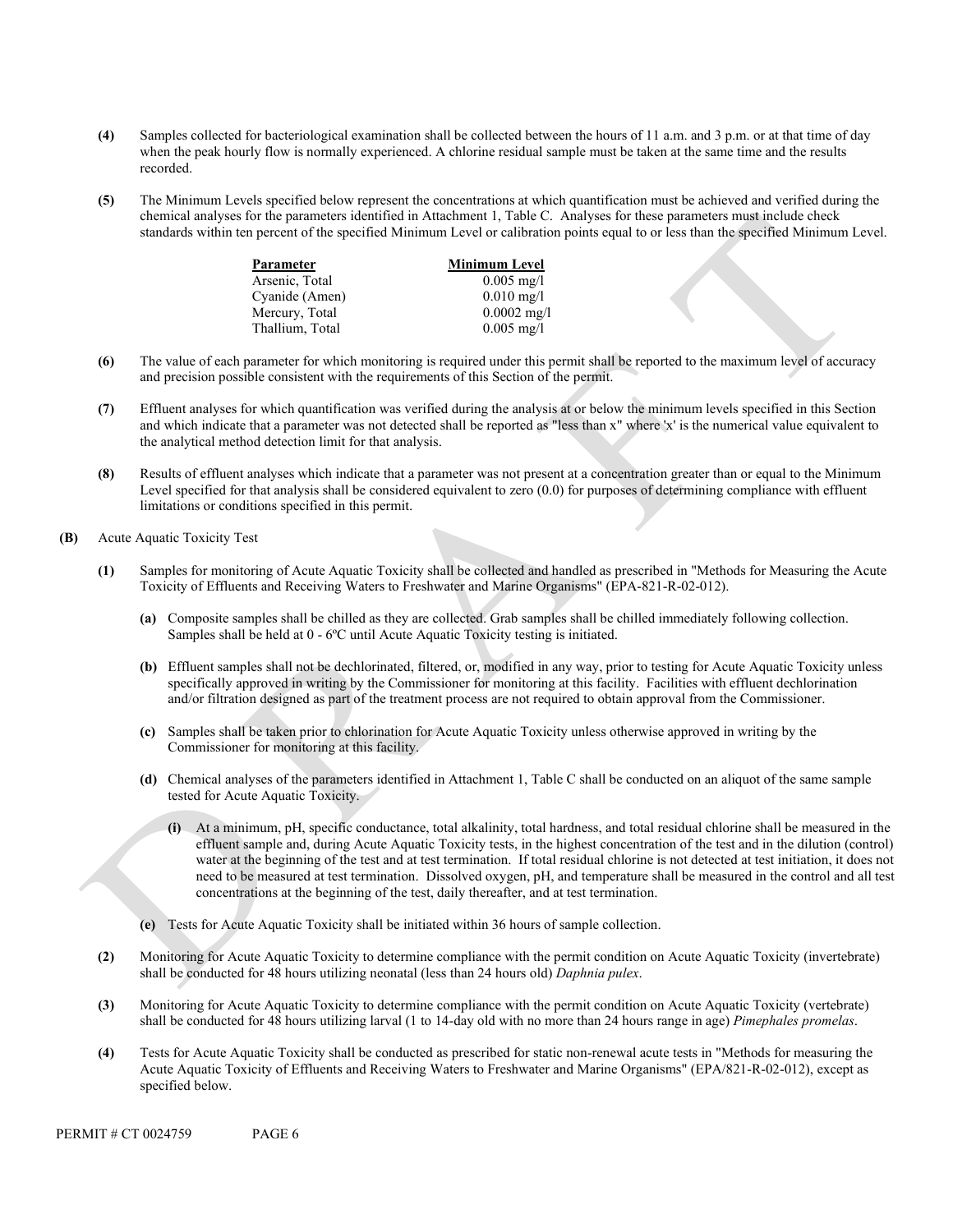- **(a)** For Acute Aquatic Toxicity limits, and for monitoring only conditions, expressed as a NOAEL value, Pass/Fail (single concentration) tests shall be conducted at a specified Critical Test Concentration (CTC) equal to the Aquatic Toxicity limit,  $(100\%$  in the case of monitoring only conditions), as prescribed in Section 22a-430-3(j)(7)(A)(i) of the RCSA.
- **(b)** Organisms shall not be fed during the tests.
- **(c)** Synthetic freshwater prepared with deionized water adjusted to a hardness of 50±5 mg/L as CaCO3 shall be used as dilution water in the tests.
- **(d)** Copper nitrate shall be used as the reference toxicant.
- **(5)** For monitoring only conditions, toxicity shall be demonstrated when the results of a valid pass/fail Acute Aquatic Toxicity indicates less than 90% survival in the effluent at the CTC (100%).

## **SECTION 7: RECORDING AND REPORTING REQUIREMENTS**

- **(A)** The Permittee and/or the Signatory Authority shall continue to report the results of chemical analyses and any aquatic toxicity test required above in Section 5 and 6, the referenced Attachment 1 by electronic submission of DMRs under this permit to the Department using NetDMR in satisfaction of the DMR submission requirement of this permit. The report shall include a detailed explanation of any violations of the limitations specified. DMRs shall be submitted electronically to the Department no later than the 15th day of the month following the month in which samples are collected.
	- **(1)** For composite samples, from other than automatic samplers, the instantaneous flow and the time of each aliquot sample collection shall be recorded and maintained at the private domestic wastewater treatment works.
- **(B)** Complete and accurate test data, including percent survival of test organisms in each replicate test chamber, LC<sub>50</sub> values and 95% confidence intervals for definitive test protocols, and all supporting chemical/physical measurements performed in association with any aquatic toxicity test, shall be entered on the Aquatic Toxicity Monitoring Report form (ATMR) and sent to the Bureau of Water Protection and Land Reuse at the address specified below by the  $15<sup>th</sup>$  day of the month following the month in which samples are collected:

ATTN: Municipal Wastewater Monitoring Coordinator Connecticut Department of Energy and Environmental Protection Bureau of Water Protection and Land Reuse Water Planning and Management Division 79 Elm Street Hartford, Connecticut 06106-5127

**(C)** The results of the process monitoring required above in Section 5 shall be entered on the Monthly Operating Report (MOR) form, included herein as Attachment 2, and reported to the Bureau of Water Protection and Land Reuse. The MOR report shall also be accompanied by a detailed explanation of any violations of the limitations specified. The MOR must be received at the address specified above in Section 7 (B) of this permit by the 15th day of the month following the month in which the data and samples are collected.

### **SECTION 8: RECORDING AND REPORTING OF VIOLATIONS, ADDITIONAL TESTING REQUIREMENTS, BYPASSES, MECHANICAL FAILURES, AND MONITORING EQUIPMENT FAILURES**

- **(A)** If any Acute Aquatic Toxicity sample analysis indicates toxicity, or that the test was invalid, an additional sample of the effluent shall be collected and tested for Acute Aquatic Toxicity and associated chemical parameters, as described above in Section 5 and Section 6, and the results reported to the Bureau of Water Protection and Land Reuse (Attn: Aquatic Toxicity) via the ATMR form (see Section 7(B)) within 30 days of the previous test. These test results shall also be reported on the next month's DMR report pursuant to Section 7(A). The results of all toxicity tests and associated chemical parameters, valid and invalid, shall be reported.
- **(B)** If any two consecutive Acute Aquatic Toxicity test results or any three Acute Aquatic Toxicity test results in a twelve month period indicates toxicity, the Permittee shall immediately take all reasonable steps to eliminate toxicity wherever possible and shall submit a report, to the Bureau of Water Protection and Land Reuse (Attn: Aquatic Toxicity), for the review and written approval of the Commissioner in accordance with Section 22a-430-3(j)(10)(c) of the RCSA describing proposed steps to eliminate the toxic impact of the discharge on the receiving water body. Such a report shall include a proposed time schedule to accomplish toxicity reduction and the Permittee shall comply with any schedule approved by the Commissioner.
- **(C)** Sewage Right-to-Know Bypass Reporting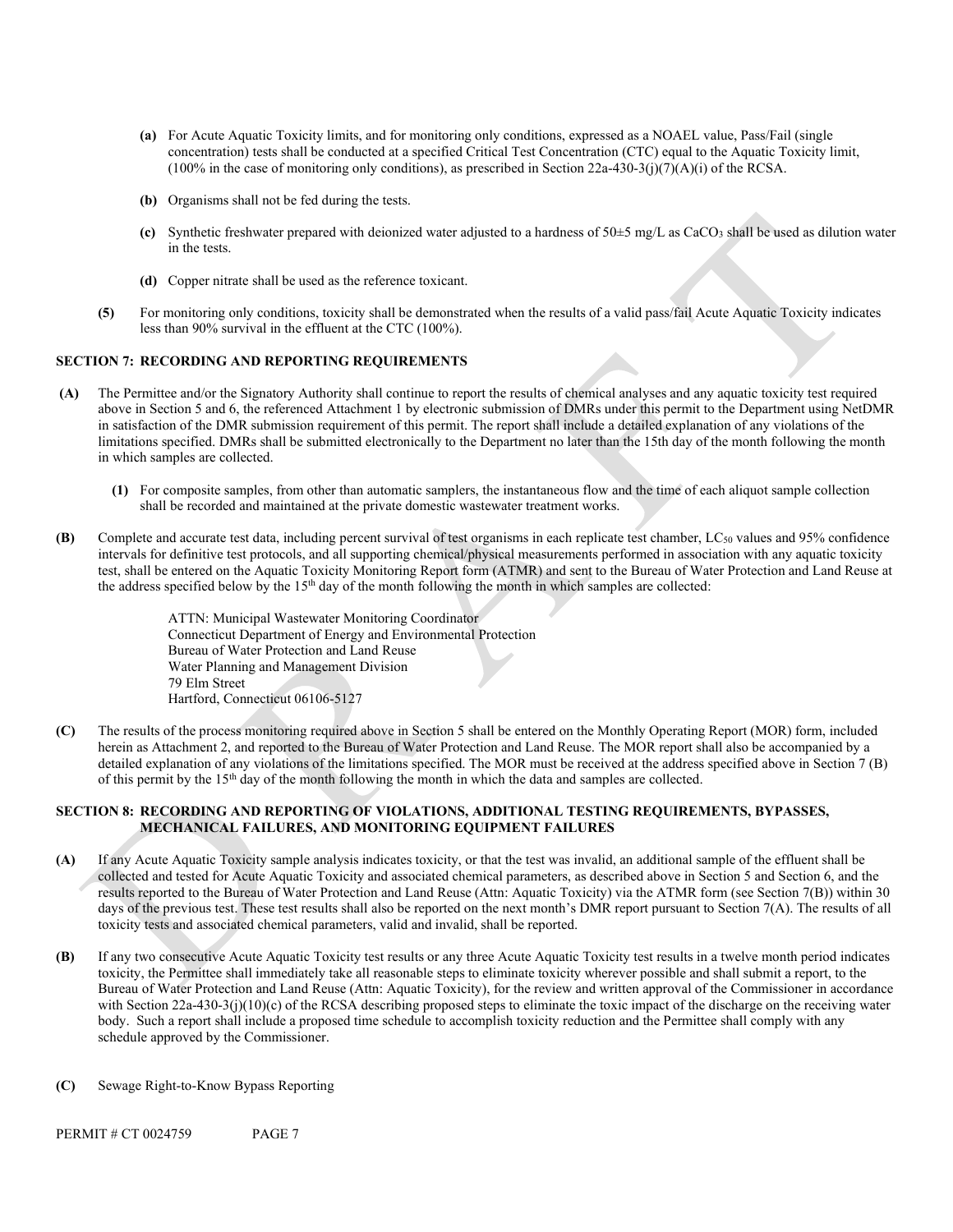**(1)** Section 22a-430-3(k) of the RCSA shall apply in all instances of bypass including a bypass of the treatment plant or a component of the sewage collection system planned during required maintenance. The Department of Energy and Environmental Protection, Bureau of Water Protection and Land Reuse, Water Planning and Management Division, Municipal Wastewater, the Department of Public Health, Water Supply Section and Recreation Section, and the local Director of Health shall be notified **within 2 hours** of the Permittee learning of the event via online reporting in a format approved by the Commissioner. A final incident report shall be submitted to the Department of Energy and Environmental Protection, Bureau of Water Protection and Land Reuse, Water Planning and Management Division, Municipal Wastewater **within five days** of the Permittee learning of each occurrence of a discharge or bypass of untreated or partially treated sewage via online reporting in a format approved by the Commissioner.

If the online reporting system is nonfunctional for either bypass reporting requirement noted above, then the Permittee shall notify DEEP via telephone during normal business hours (8:30 a.m. to 4:30 p.m. Monday through Friday) at (860) 424-3704 or after hours to the DEEP Emergency Response Unit at (860) 424-3338 and the Department of Public Health at (860) 509-8000 with the final incident report being submitted online.

- **(D)** Section 22a-430-3(j)(11)(D) of the RCSA shall apply in the event of any noncompliance with a maximum daily limit and/or any noncompliance that is greater than two times any permit limit. The Permittee shall notify the Department of Energy and Environmental Protection, Bureau of Water Protection and Land Reuse, Water Planning and Management Division, Municipal Wastewater Section of such noncompliance in the same manner as in paragraph C (1) of this Section. If the online reporting system is nonfunctional and the noncompliance occurs outside normal working hours (8:30 a.m. to 4:30 p.m. Monday through Friday) the Permittee may wait to make the verbal report no later than 10:30 am of the next business day after learning of the noncompliance.
- **(E)** Section 22a-430-3(j)(8) of the RCSA shall apply in all instances of monitoring equipment failures that prevent meeting the requirements in this permit. In the event of any such failure of the monitoring equipment including, but not limited to, loss of refrigeration for an autosampler or lab refrigerator or loss of flow proportion sampling ability, the Permittee shall notify the Department of Energy and Environmental Protection, Bureau of Water Protection and Land Reuse, Water Planning and Management Division, Municipal Wastewater Section of such failure(s) in the same manner as in paragraph C (1) of this Section. If the online reporting system is nonfunctional and the failure occurs outside normal working hours (8:30 a.m. to 4:30 p.m. Monday through Friday) the Permittee may wait to make the verbal report no later than 10:30 am of the next business day after learning of the failure.
- **(F)** In addition to the reporting requirements contained in Section 22a-430-3(i), (j), and (k) of the RCSA, the Permittee shall notify in the same manner as in paragraph C (1) of this Section, the Department of Energy and Environmental Protection, Bureau of Water Protection and Land Reuse, Water Planning and Management Division, Municipal Wastewater concerning the failure of any major component of the treatment facilities which the Permittee may have reason to believe would result in an effluent violation.

This permit is hereby issued on

Graham J. Stevens Bureau Chief Bureau of Water Protection and Land Reuse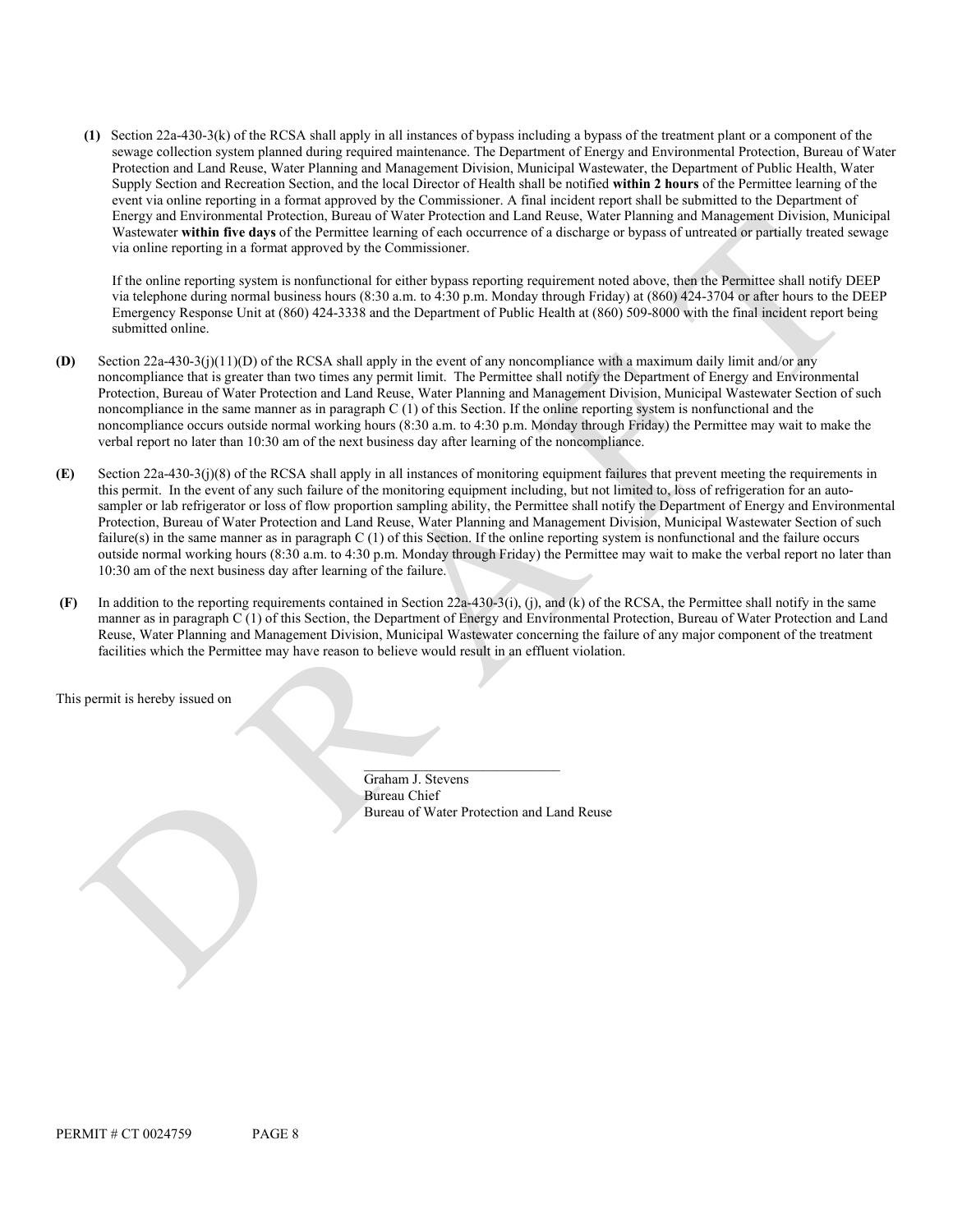# ATTACHMENT 1

Tables A through E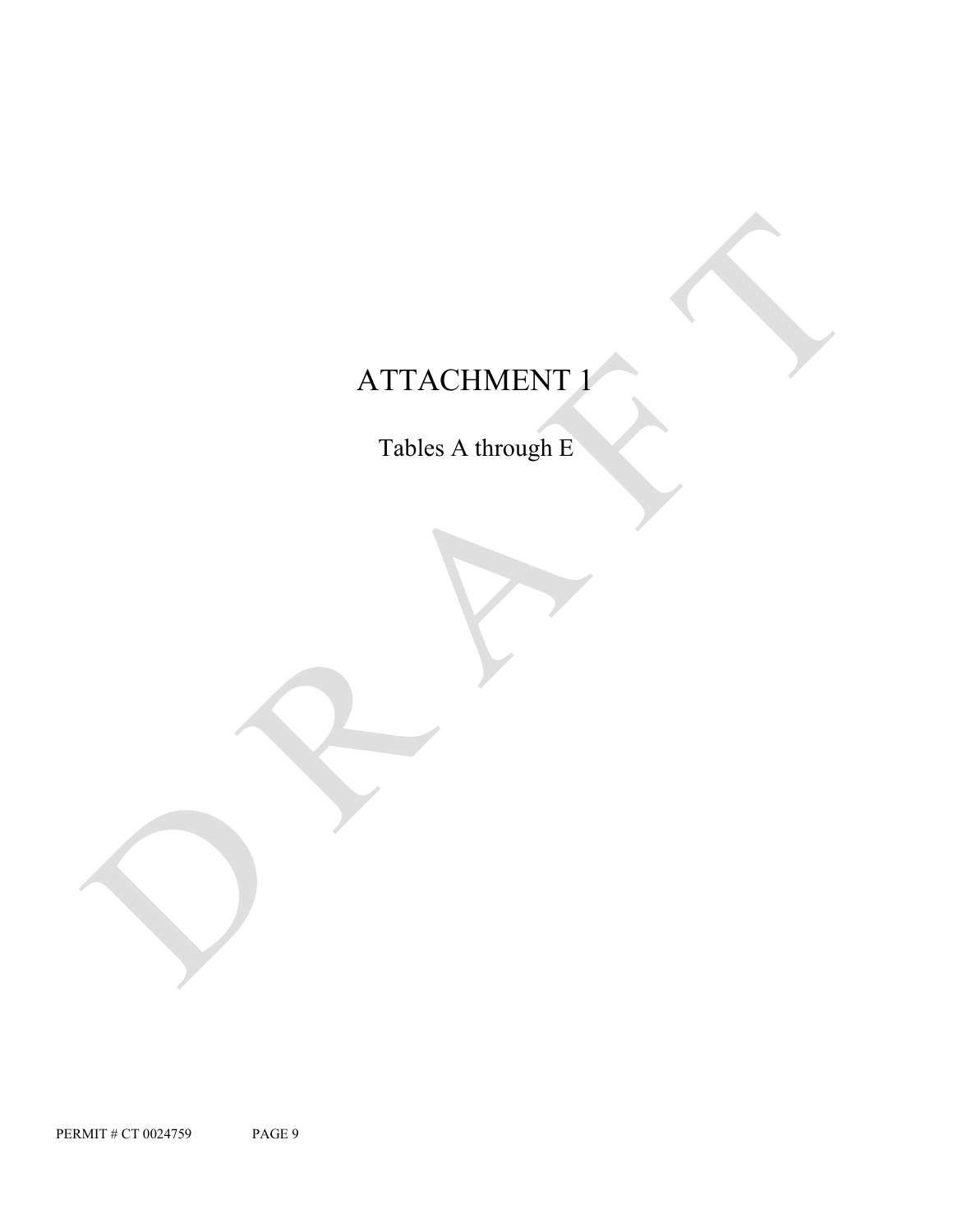# **TABLE A**

| Discharge Serial Number (DSN): 001-1                                                  |                       |                                    |                                   |                         | Monitoring Location: 1                              |                                                                           |                 |                       |                              |                                            |
|---------------------------------------------------------------------------------------|-----------------------|------------------------------------|-----------------------------------|-------------------------|-----------------------------------------------------|---------------------------------------------------------------------------|-----------------|-----------------------|------------------------------|--------------------------------------------|
| <b>Wastewater Description: Sanitary Sewage</b>                                        |                       |                                    |                                   |                         |                                                     |                                                                           |                 |                       |                              |                                            |
| Monitoring Location Description: Final Effluent                                       |                       |                                    |                                   |                         |                                                     |                                                                           |                 |                       |                              |                                            |
| Allocated Zone of Influence (ZOI): 14.65 cfs                                          |                       |                                    |                                   |                         | In-stream Waste Concentration (IWC): 1%             |                                                                           |                 |                       |                              |                                            |
|                                                                                       |                       |                                    | <b>FLOW/TIME BASED MONITORING</b> |                         |                                                     | <b>INSTANTANEOUS</b><br><b>MONITORING</b>                                 |                 |                       | <b>REPORT</b><br><b>FORM</b> | <b>Minimum</b><br>Level                    |
| <b>PARAMETER</b><br><b>Units</b>                                                      |                       | Average<br><b>Monthly</b><br>Limit | Maximum<br><b>Daily</b><br>Limit  | <b>Sample</b><br>Freq.  | Sample<br>type                                      | <b>Instantaneous</b><br><b>Limit or</b><br>Required<br>Range <sup>3</sup> | Sample<br>Freq. | Sample<br><b>Type</b> |                              | Analysis<br><b>See</b><br><b>Section 6</b> |
| Alkalinity                                                                            | mg/l                  | <b>NA</b>                          | NA                                | $\rm NR$                | NA                                                  |                                                                           | Monthly         | Grab                  | <b>MOR</b>                   |                                            |
| Biochemical Oxygen Demand (5 day) <sup>1</sup> See remark (D) <sup>5</sup>            | mg/1                  | 30                                 | 50                                | Bi-Weekly               | Composite<br>Sample/Daily<br>Composite <sup>6</sup> | NA                                                                        | <b>NR</b>       | <b>NA</b>             | DMR/MOR                      |                                            |
| Carbonaceous Biochemical Oxygen Demand (5 day) <sup>4,5</sup>                         | mg/l                  | ------                             | ------                            | Monthly                 | Composite<br>Sample/Daily<br>Composite <sup>6</sup> | <b>NA</b>                                                                 | NR              | <b>NA</b>             | <b>DMR/MOR</b>               |                                            |
| Chlorine, Total Residual, April 1st through October 31st<br>See remark (A) below. (5) | mg/l                  | <b>NA</b>                          | <b>NA</b>                         | $\rm NR$                | NA                                                  | $0.2 - 1.5$                                                               | 2/ Work Day     | Grab                  | DMR/MOR                      |                                            |
| Enterococci, May 1st through September 30th<br>See remark (B) below                   | Colonies<br>per100 ml | NA                                 | NA                                | $\rm NR$                | NA                                                  | 500                                                                       | Bi-weekly       | Grab                  | <b>DMR/MOR</b>               |                                            |
| Fecal Coliform, May 1st through September 30th<br>See remark (C) below                | Colonies<br>per100 ml | NA                                 | NA                                | NR                      | NA                                                  | 260                                                                       | Bi-weekly       | Grab                  | <b>DMR/MOR</b>               |                                            |
| Flow                                                                                  | MGD                   | $- - - - - -$                      | $- - - - - -$                     | Continuous <sup>2</sup> | Average Daily<br>Flow                               | <b>NA</b>                                                                 | <b>NR</b>       | NA                    | <b>DMR/MOR</b>               |                                            |
| Nitrogen, Ammonia (total as N) $5$                                                    | mg/l                  | NA                                 | ------                            | Monthly                 | Composite<br>Sample/Daily<br>Composite <sup>6</sup> | <b>NA</b>                                                                 | $\rm NR$        | NA                    | <b>MOR</b>                   |                                            |
| Nitrogen, Nitrate (total as N) <sup>5</sup>                                           | mg/l                  | NA                                 | ------                            | Monthly                 | Composite<br>Sample/Daily<br>Composite <sup>6</sup> | <b>NA</b>                                                                 | $\rm NR$        | NA                    | <b>MOR</b>                   |                                            |
| Nitrogen, Nitrite (total as N) $^5$                                                   | mg/l                  | NA                                 | ------                            | Monthly                 | Composite<br>Sample/Daily<br>Composite <sup>6</sup> | <b>NA</b>                                                                 | <b>NR</b>       | <b>NA</b>             | <b>MOR</b>                   |                                            |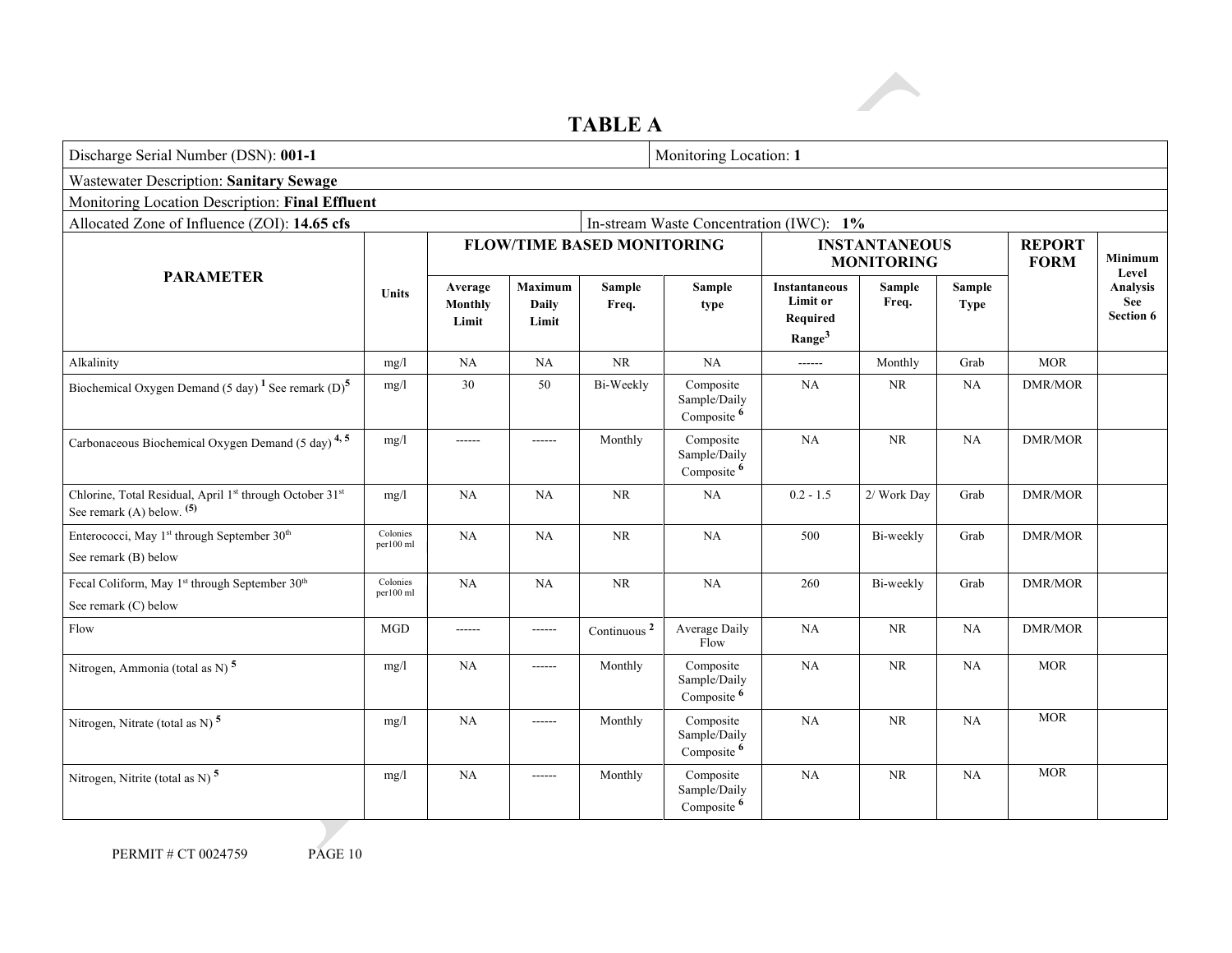| Nitrogen, Total Kjeldahl <sup>5</sup>                   | mg/l       | <b>NA</b> | $- - - - - -$ | Monthly   | Composite<br>Sample/Daily<br>Composite <sup>6</sup> | <b>NA</b>     | <b>NR</b> | NA        | <b>MOR</b>           |  |
|---------------------------------------------------------|------------|-----------|---------------|-----------|-----------------------------------------------------|---------------|-----------|-----------|----------------------|--|
| Nitrogen, Total <sup>5</sup>                            | mg/l       | NA        | $- - - - - -$ | Monthly   | Composite<br>Sample/Daily<br>Composite 6            | NA            | <b>NR</b> | NA        | <b>MOR</b>           |  |
| Oxygen, Dissolved                                       | mg/1       | <b>NA</b> | <b>NA</b>     | $\rm NR$  | <b>NA</b>                                           | $- - - - - -$ | Weekly    | Grab      | $\operatorname{MOR}$ |  |
| pH                                                      | S.U.       | <b>NA</b> | <b>NA</b>     | <b>NR</b> | NA                                                  | $6 - 9$       | Weekly    | Grab      | DMR/MOR              |  |
| Phosphate, Ortho <sup>5</sup>                           | mg/l       | <b>NA</b> | $- - - - - -$ | Monthly   | Composite<br>Sample/Daily<br>Composite <sup>6</sup> | NA            | <b>NR</b> | NA        | <b>MOR</b>           |  |
| Phosphorus, Total <sup>5</sup>                          | mg/l       | NA        | $- - - - - -$ | Monthly   | Composite<br>Sample/Daily<br>Composite <sup>6</sup> | NA            | <b>NR</b> | <b>NA</b> | DMR/MOR              |  |
| Solids, Total Suspended $1$ See remark (D) <sup>5</sup> | mg/l       | 30        | 50            | Bi-Weekly | Composite<br>Sample/Daily<br>Composite 6            | NA            | <b>NA</b> | NA        | <b>DMR/MOR</b>       |  |
| Temperature                                             | $\rm ^oF$  | <b>NA</b> | <b>NA</b>     | NR        | <b>NA</b>                                           | $- - - - - -$ | Weekly    | Grab      | <b>MOR</b>           |  |
| Turbidity                                               | <b>NTU</b> | <b>NA</b> | <b>NA</b>     | <b>NR</b> | NA                                                  | $- - - - - -$ | Weekly    | Grab      | <b>MOR</b>           |  |

#### **Footnotes:**

#### **TABLE A – CONDITIONS**

**<sup>1</sup>** The discharge shall not exceed an Average Monthly Limit of 30 mg/l or a Maximum Daily Limit of 50 mg/l.

<sup>2</sup> The Permittee shall record and report on the Monthly Operating Report (MOR) the minimum, maximum and total flow for each day of discharge and the average daily flow for each sampling month. The Permittee shall report, on the discharge monitoring report, the average daily flow and maximum daily flow for each sampling month.

**<sup>3</sup>** The instantaneous limits in this column are maximum limits.

<sup>4</sup> CBOD shall be tested on the same final effluent sample collected for one of the BOD<sub>5</sub> tests.

<sup>5</sup> The Permittee shall collect a Composite Sample for the duration of the discharge. In doing so, the Permittee shall record in the MOR, the start and the end time of the Composite Sample collection period. The Permittee shall also record in the MOR, the number of aliquot samples collected and the time interval between each aliquot sample. **See definition of "Composite Sample" in Section 2 above**. The permittee shall ensure that the results are fully representative and sample collection occurs for the full duration of each day's discharge.

6 Within seven (7) days after the Average Daily Flow of the discharge exceeds 25,000 gallons per day for a period of ninety (90) consecutive days: 1) the Permittee shall collect a **Daily Composite** sample, and **2)** the Permittee shall immediately notify the Commissioner in writing that this flow increase milestone has been reached and confirm that the sample type has changed from a Composite Sample to a Daily Composite. **See definition of "Composite Sample" and "Daily Composite" in Section 2 above.**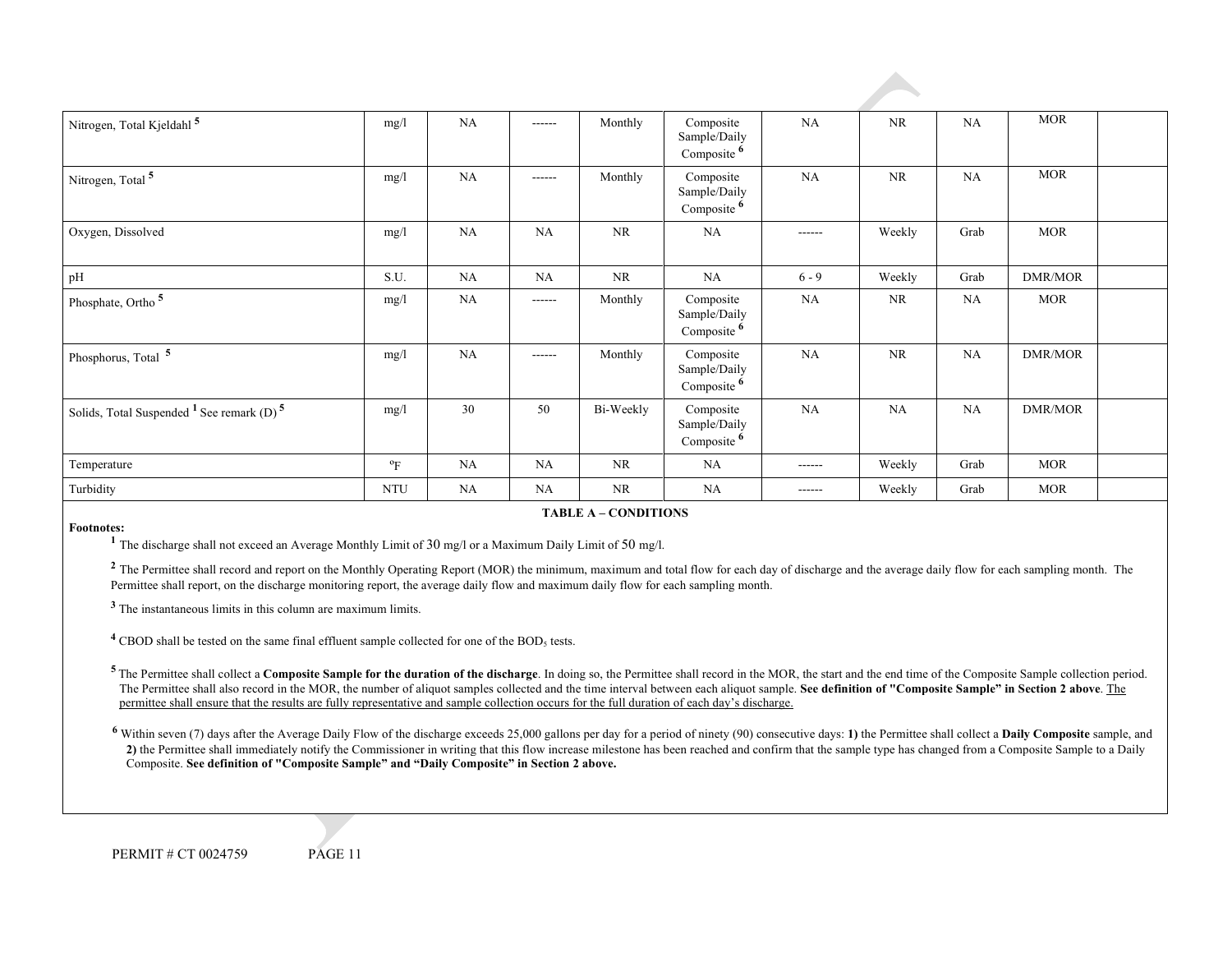#### **Remarks:**

- (A) The use of chlorine for disinfection shall be discontinued from October 1<sup>st</sup> through April 30<sup>th</sup> except that chlorination equipment may be started and tested no earlier than April 15<sup>th</sup>, and any residual chlorine gas or liquid may be used up until, but no later than, October 15<sup>th</sup>. During these times in April and October the total residual chlorine of the effluent shall not be greater than 1.5 mg/l, as an instantaneous limit, and 1.5 mg/l, as a maximum daily limit. The analytical results shall be reported on the MOR for the months of April and October.
- (B) The geometric mean of the Enterococci bacteria values for the effluent samples collected in a period of a calendar month during the period from May 1<sup>st</sup> through September 30<sup>th</sup> shall not exceed 35 per 100 milliliters.
- **(C)** The geometric mean of the Fecal coliform bacteria values for the effluent samples collected in a period of a calendar month shall not exceed 88 per 100 milliliters
- **(D)** The Average Bi-Weekly discharge Limitation for BOD<sub>5</sub> and Total Suspended Solids shall be 1.5 times the Average Monthly Limit listed above.

**DMR – Discharge Monitoring Report**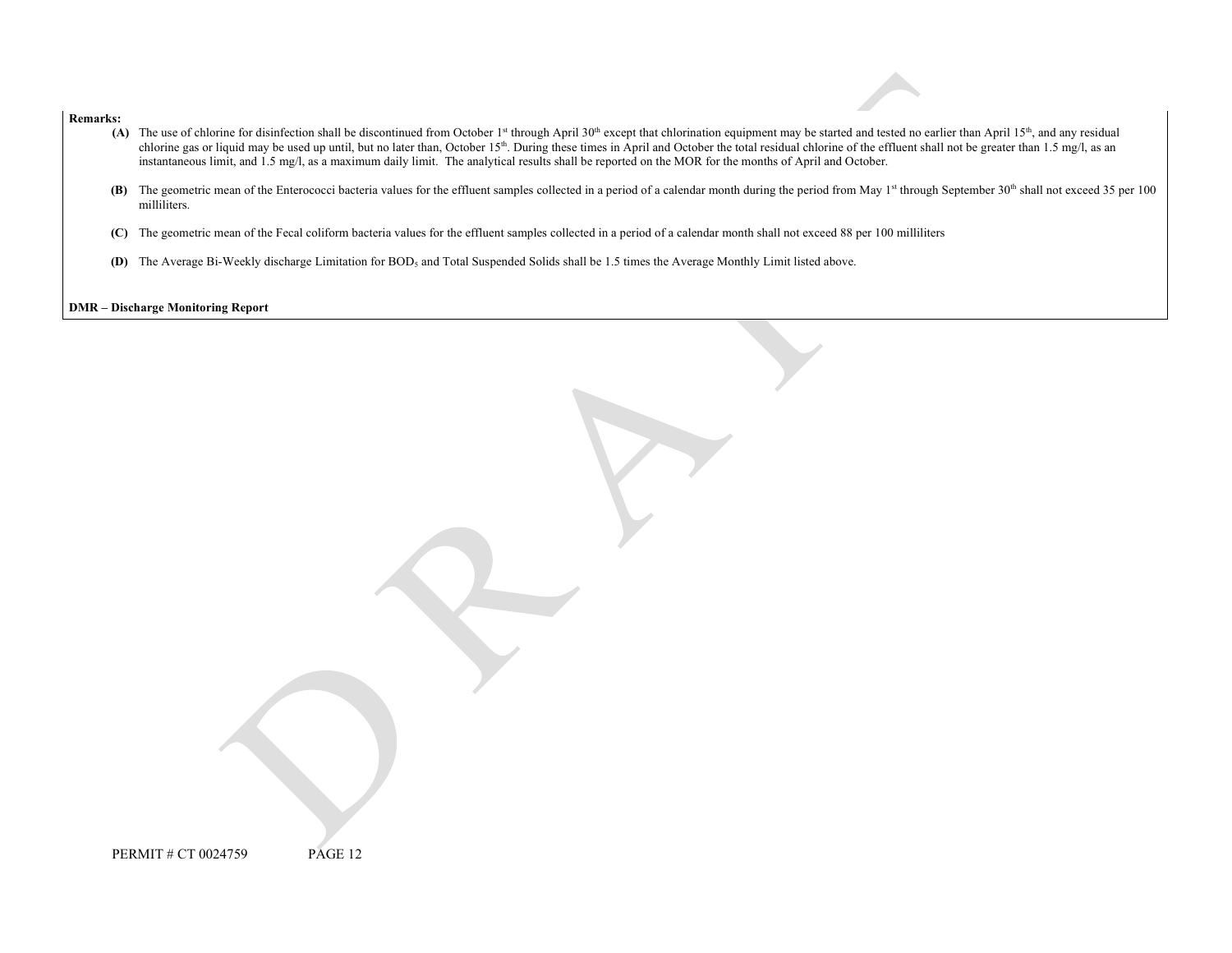# **TABLE B**

| Discharge Serial Number (DSN): 001-1<br>Monitoring Location: K                                                                                                                                                                                                                                                                                                                                                  |                    |                                             |  |                                          |                         |                              |
|-----------------------------------------------------------------------------------------------------------------------------------------------------------------------------------------------------------------------------------------------------------------------------------------------------------------------------------------------------------------------------------------------------------------|--------------------|---------------------------------------------|--|------------------------------------------|-------------------------|------------------------------|
| <b>Wastewater Description: Sanitary Sewage</b>                                                                                                                                                                                                                                                                                                                                                                  |                    |                                             |  |                                          |                         |                              |
| Monitoring Location Description: Final Effluent                                                                                                                                                                                                                                                                                                                                                                 |                    |                                             |  |                                          |                         |                              |
| Allocated Zone of Influence (ZOI): 14.65 cfs                                                                                                                                                                                                                                                                                                                                                                    |                    |                                             |  | In-stream Waste Concentration (IWC): 1 % |                         |                              |
|                                                                                                                                                                                                                                                                                                                                                                                                                 |                    |                                             |  | <b>FLOW/TIME BASED MONITORING</b>        |                         | <b>REPORT</b><br><b>FORM</b> |
| <b>PARAMETER</b>                                                                                                                                                                                                                                                                                                                                                                                                | <b>Units</b>       | Average<br><b>Monthly</b><br><b>Minimum</b> |  | <b>Sample</b><br>Freq.                   | <b>Sample</b><br>type   |                              |
| Biochemical Oxygen Demand (5 day) Percent Removal <sup>1</sup>                                                                                                                                                                                                                                                                                                                                                  | $%$ of<br>Influent | 85                                          |  | Bi-Weekly                                | Calculated <sup>2</sup> | <b>DMR</b>                   |
| Solids, Total Suspended Percent Removal <sup>1</sup>                                                                                                                                                                                                                                                                                                                                                            | $%$ of<br>Influent | 85                                          |  | Bi-Weekly                                | Calculated <sup>2</sup> | <b>DMR</b>                   |
| <b>TABLE B - CONDITIONS</b><br><b>Footnotes:</b><br><sup>1</sup> The discharge shall be less than or equal to 15% of the average monthly influent BOD <sub>5</sub> and total suspended solids (Table E, Monitoring<br>Location G).<br>Inf.BOD or TSS-Effluent BOD or TSS<br>X 100<br><sup>2</sup> Calculated based on the average monthly results described in Table A. Removal efficiency =<br>Inf.BBID or TSS |                    |                                             |  |                                          |                         |                              |
| Discharge Serial Number (DSN): 001-1                                                                                                                                                                                                                                                                                                                                                                            | <b>TABLE C</b>     |                                             |  | Monitoring Location: T                   |                         |                              |
| Wastewater Description: Sanitary Sewage                                                                                                                                                                                                                                                                                                                                                                         |                    |                                             |  |                                          |                         |                              |
| Monitoring Location Description: Final Effluent prior to Chlorination                                                                                                                                                                                                                                                                                                                                           |                    |                                             |  |                                          |                         |                              |
|                                                                                                                                                                                                                                                                                                                                                                                                                 |                    |                                             |  |                                          |                         |                              |

| Allocated Zone of Influence (ZOI): 14.65 cfs    |                           |                           |                              | In-stream Waste Concentration (IWC): 1 % |                   |                                                          |
|-------------------------------------------------|---------------------------|---------------------------|------------------------------|------------------------------------------|-------------------|----------------------------------------------------------|
| <b>PARAMETER</b>                                | Units                     | Maximum<br>Daily<br>Limit | <b>Sampling</b><br>Frequency | <b>Sample</b><br><b>Type</b>             | Reporting<br>form | Minimum<br><b>Level Analysis</b><br><b>See Section 6</b> |
| Aluminum, Total                                 | mg/1                      | ------                    | Semi-Annual                  | See remark 2                             | <b>ATMR/DMR</b>   |                                                          |
| Antimony, Total                                 | mg/l                      | ------                    | Semi-Annual                  | See remark 2                             | ATMR/DMR          |                                                          |
| NOAEL Static 48Hr Acute D. Pulex <sup>1</sup>   | $\frac{0}{0}$<br>survival |                           | Semi-Annual                  | See remark 2                             | <b>ATMR/DMR</b>   |                                                          |
| NOAEL Static 48Hr Acute Pimephales <sup>1</sup> | $\frac{0}{0}$<br>survival |                           | Semi-Annual                  | See remark 2                             | ATMR/DMR          |                                                          |
| Arsenic, Total                                  | mg/1                      |                           | Semi-Annual                  | See remark 2                             | <b>ATMR/DMR</b>   | $\ast$                                                   |
| Beryllium, Total                                | mg/l                      | ------                    | Semi-Annual                  | See remark 2                             | <b>ATMR/DMR</b>   |                                                          |
| BOD <sub>5</sub>                                | mg/1                      |                           | Semi-Annual                  | See remark 2                             | <b>ATMR/DMR</b>   |                                                          |
| Cadmium, Total                                  | mg/1                      | ------                    | Semi-Annual                  | See remark 2                             | <b>ATMR/DMR</b>   |                                                          |
| Chromium, Hexavalent                            | mg/1                      | ------                    | Semi-Annual                  | See remark 2                             | ATMR/DMR          |                                                          |
| Chromium, Total                                 | mg/1                      | ------                    | Semi-Annual                  | See remark 2                             | <b>ATMR/DMR</b>   |                                                          |
| Chlorine, Total Residual                        | mg/1                      | ------                    | Semi-Annual                  | See remark 2                             | <b>ATMR/DMR</b>   |                                                          |
| Copper, Total                                   | mg/1                      | ------                    | Semi-Annual                  | See remark 2                             | <b>ATMR/DMR</b>   |                                                          |
| Cyanide, Amenable                               | mg/1                      |                           | Semi-Annual                  | See remark 2                             | <b>ATMR/DMR</b>   |                                                          |
| Cyanide, Total                                  | mg/1                      | ------                    | Semi-Annual                  | See remark 2                             | <b>ATMR/DMR</b>   |                                                          |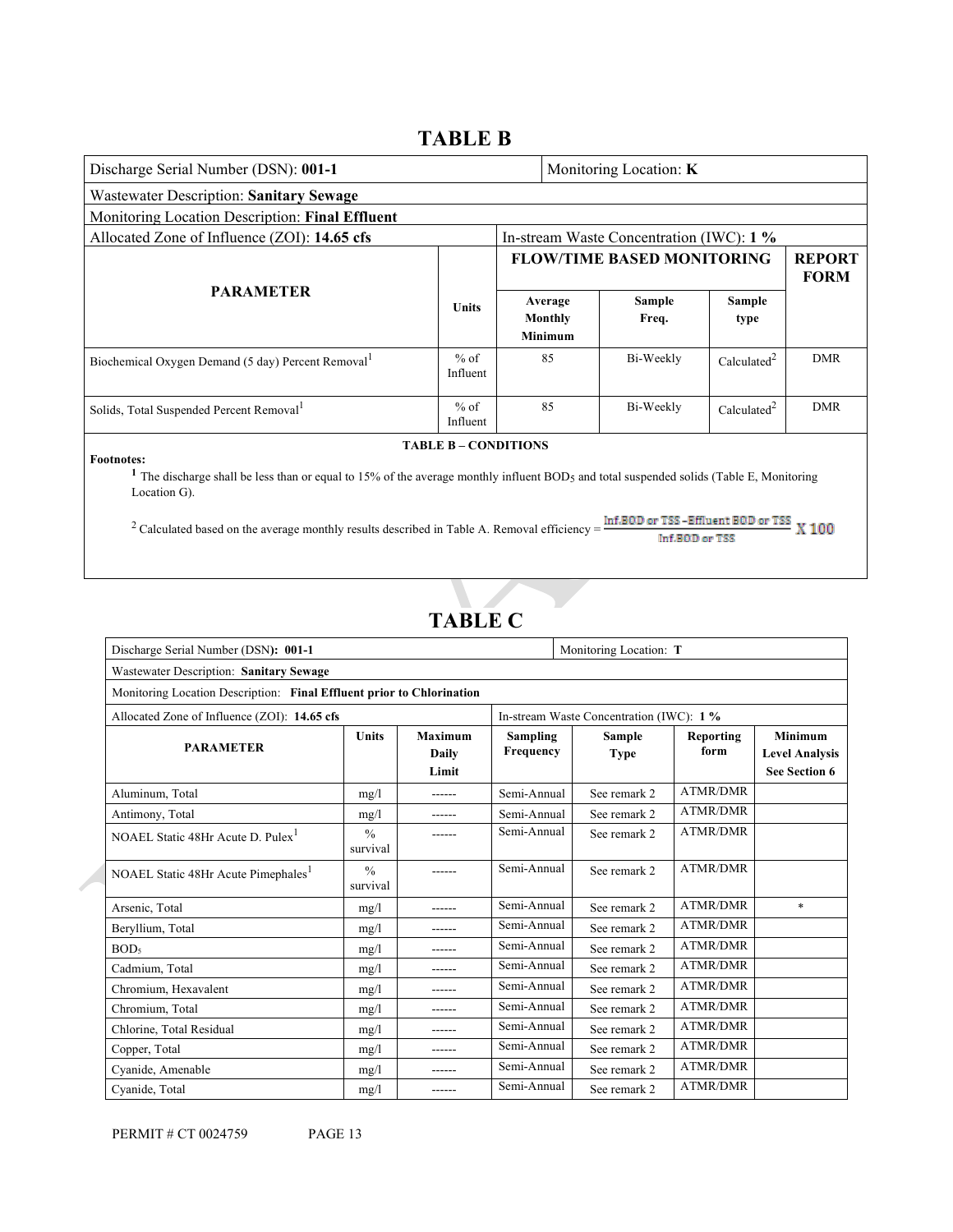# **TABLE C**

| Discharge Serial Number (DSN): 001-1                                  |              | Monitoring Location: T                      |                              |                    |                   |                                                                 |  |
|-----------------------------------------------------------------------|--------------|---------------------------------------------|------------------------------|--------------------|-------------------|-----------------------------------------------------------------|--|
| Wastewater Description: Sanitary Sewage                               |              |                                             |                              |                    |                   |                                                                 |  |
| Monitoring Location Description: Final Effluent prior to Chlorination |              |                                             |                              |                    |                   |                                                                 |  |
| Allocated Zone of Influence (ZOI): 14.65 cfs                          |              | Instream Wastewater Concentration (IWC): 1% |                              |                    |                   |                                                                 |  |
| <b>PARAMETER</b>                                                      | <b>Units</b> | <b>Maximum</b><br><b>Daily Limit</b>        | <b>Sampling</b><br>Frequency | <b>Sample Type</b> | Reporting<br>Form | <b>Minimum</b><br><b>Level Analysis</b><br><b>See Section 6</b> |  |
| Iron. Total                                                           | mg/l         | ------                                      | Semi-Annual                  | See remark 2       | <b>ATMR/DMR</b>   |                                                                 |  |
| Lead, Total                                                           | mg/1         |                                             | Semi-Annual                  | See remark 2       | <b>ATMR/DMR</b>   |                                                                 |  |
| Mercury, Total                                                        | mg/1         |                                             | Semi-Annual                  | See remark 2       | <b>ATMR/DMR</b>   | $\ast$                                                          |  |
| Nickel, Total                                                         | mg/1         |                                             | Semi-Annual                  | See remark 2       | ATMR/DMR          |                                                                 |  |
| Nitrogen, Ammonia (total as N)                                        | mg/1         | ------                                      | Semi-Annual                  | See remark 2       | <b>ATMR/DMR</b>   |                                                                 |  |
| Nitrogen, Nitrate, (total as N)                                       | mg/1         |                                             | Semi-Annual                  | See remark 2       | <b>ATMR/DMR</b>   |                                                                 |  |
| Nitrogen, Nitrite, (total as N)                                       | mg/1         |                                             | Semi-Annual                  | See remark 2       | <b>ATMR/DMR</b>   |                                                                 |  |
| Phenols, Total                                                        | mg/1         | ------                                      | Semi-Annual                  | See remark 2       | <b>ATMR/DMR</b>   |                                                                 |  |
| Phosphorus, Total                                                     | mg/1         |                                             | Semi-Annual                  | See remark 2       | <b>ATMR/DMR</b>   |                                                                 |  |
| Selenium. Total                                                       | mg/l         | ------                                      | Semi-Annual                  | See remark 2       | <b>ATMR/DMR</b>   |                                                                 |  |
| Silver, Total                                                         | mg/1         |                                             | Semi-Annual                  | See remark 2       | <b>ATMR/DMR</b>   |                                                                 |  |
| Suspended Solids, Total                                               | mg/l         | ------                                      | Semi-Annual                  | See remark 2       | <b>ATMR/DMR</b>   |                                                                 |  |
| Thallium, Total                                                       | mg/1         |                                             | Semi-Annual                  | See remark 2       | <b>ATMR/DMR</b>   | $\ast$                                                          |  |
| Zinc, Total                                                           | mg/1         | ------                                      | Semi-Annual                  | See remark 2       | <b>ATMR/DMR</b>   |                                                                 |  |

Remarks:

**TABLE C - CONDITIONS**

<sup>1</sup>The results of the Toxicity Tests are recorded in % survival. The Permittee shall report  $\frac{1}{26}$  survival on the DMR based on criteria in Section 6(B) of this permit.

<sup>2</sup> The permittee shall collect a **Composite Sample** for the ATMR . In doing so, the permittee shall record in the ATMR form the start and the end time of the sample collection period. The permittee shall ensure that the results are representative of the monitored activity in which a discharge from the facility occurs.

If flows exceed 25,000 GPD for ninety (90) consecutive days, the permittee shall collect a daily composite sample for ATMR reporting.

**See definition of "composite sample" and "daily composite sample" in Section 2 above**.

ATMR – Aquatic Toxicity Monitoring Report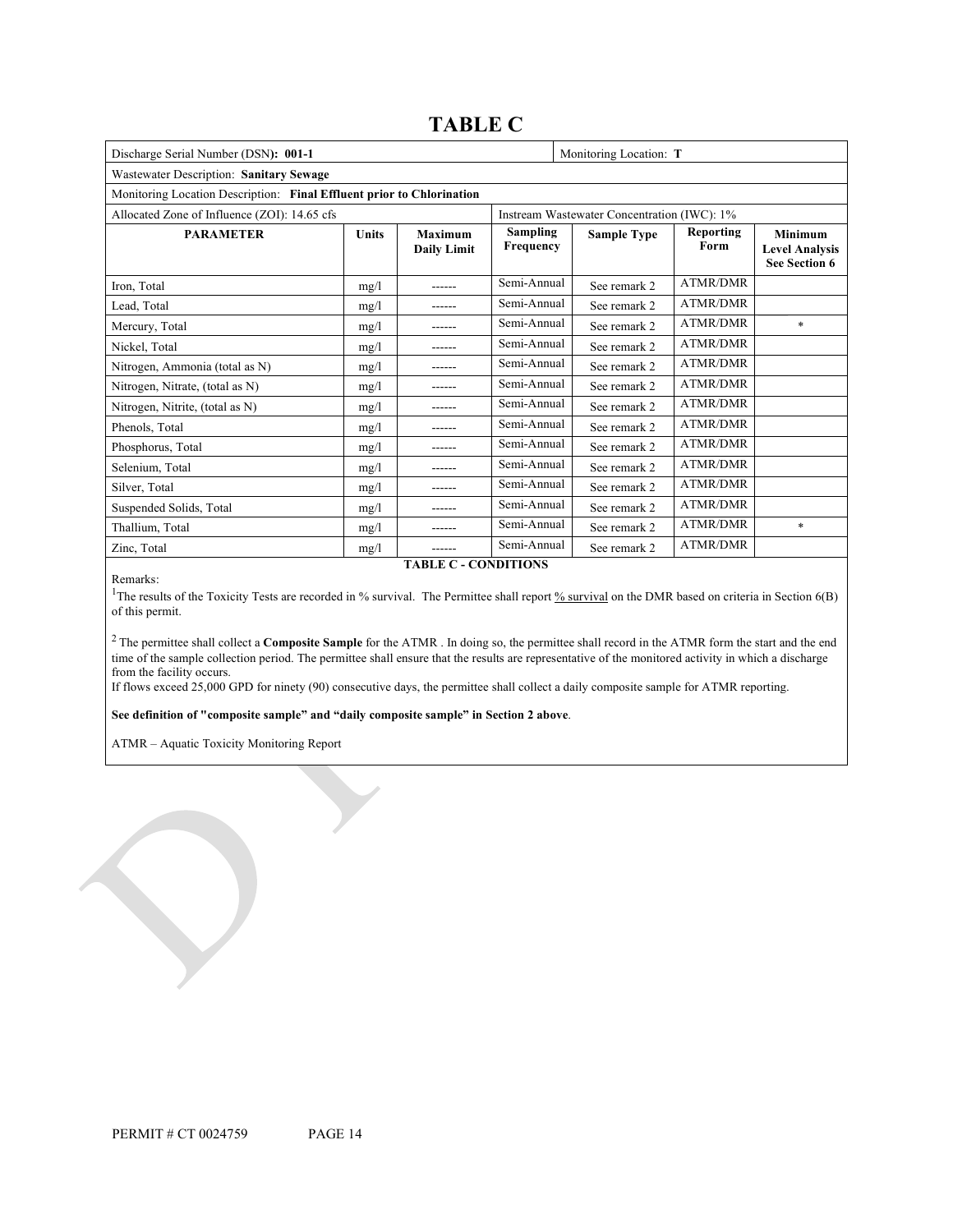|                                           |             |                                | <b>TABLE D</b>                              |                            |                                           |      |                                 |
|-------------------------------------------|-------------|--------------------------------|---------------------------------------------|----------------------------|-------------------------------------------|------|---------------------------------|
| Discharge Serial Number: 001-1            |             | Monitoring Location: G         |                                             |                            |                                           |      |                                 |
| Wastewater Description: Sanitary Sewage   |             |                                |                                             |                            |                                           |      |                                 |
| Monitoring Location Description: Influent |             |                                |                                             |                            |                                           |      |                                 |
| <b>PARAMETER</b>                          | Units       | <b>DMR</b><br><b>REPORTING</b> | <b>FLOW/TIME BASED</b><br><b>MONITORING</b> |                            | <b>INSTANTANEOUS</b><br><b>MONITORING</b> |      | <b>REPORTING</b><br><b>FORM</b> |
| <b>FORMAT</b>                             |             | Sample<br>Frequency            | <b>Sample</b><br><b>Type</b>                | Sample<br><b>Frequency</b> | Sample<br>Type                            |      |                                 |
| Biochemical Oxygen Demand (5 day)         | mg/1        | Monthly average                | Bi-Weekly                                   | Composite                  | <b>NA</b>                                 | NA   | DMR/MOR                         |
| pH                                        | S.U.        | <b>NA</b>                      | <b>NA</b>                                   | NA.                        | Weekly                                    | Grab | <b>MOR</b>                      |
| Solids, Total Suspended                   | mg/1        | Monthly average                | Bi-Weekly                                   | Composite                  | <b>NA</b>                                 | NA   | DMR/MOR                         |
| Temperature                               | $\rm ^{o}F$ | NA.                            | <b>NA</b>                                   | NA.                        | Weekly                                    | Grab | <b>MOR</b>                      |
| Table remark:                             |             |                                |                                             |                            |                                           |      |                                 |

The permittee shall collect a **Composite Sample** of the influent. In doing so, the permittee shall record in the MOR the start and the end time of the sample collection period. The permittee shall ensure that the composite samples are representative of the influent flow conditions.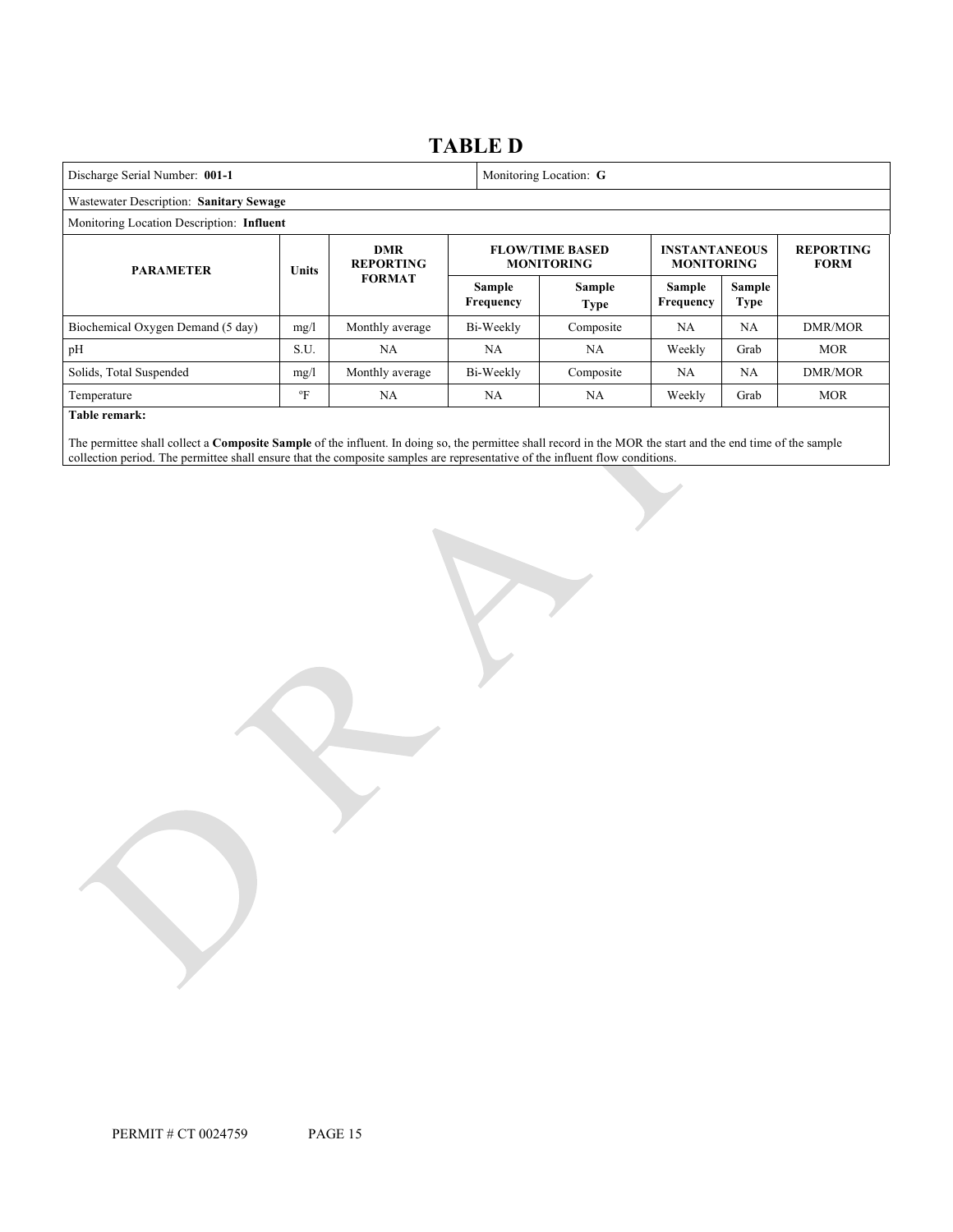| Discharge Serial Number: 001-1                      | Monitoring Location: SL         |                       |            |  |  |
|-----------------------------------------------------|---------------------------------|-----------------------|------------|--|--|
| Wastewater Description: Sludge                      |                                 |                       |            |  |  |
| Monitoring Location Description: At sludge draw off |                                 |                       |            |  |  |
| <b>PARAMETER</b>                                    | <b>INSTANTANEOUS MONITORING</b> | <b>REPORTING FORM</b> |            |  |  |
|                                                     | Units                           | Grab Sample Freq.     |            |  |  |
| Arsenic, Total                                      | mg/kg                           | Annual                | <b>DMR</b> |  |  |
| Beryllium, Total                                    | mg/kg                           | Annual                | <b>DMR</b> |  |  |
| Cadmium, Total                                      | mg/kg                           | Annual                | <b>DMR</b> |  |  |
| Chromium, Total                                     | mg/kg                           | Annual                | <b>DMR</b> |  |  |
| Copper, Total                                       | $mg/kg$                         | Annual                | <b>DMR</b> |  |  |
| Lead, Total                                         | mg/kg                           | Annual                | <b>DMR</b> |  |  |
| Mercury, Total                                      | mg/kg                           | Annual                | <b>DMR</b> |  |  |
| Nickel, Total                                       | mg/kg                           | Annual                | <b>DMR</b> |  |  |
| Nitrogen, Ammonia *                                 | mg/kg                           | Annual                | $DMR*$     |  |  |
| Nitrogen, Nitrate (total as N) *                    | mg/kg                           | Annual                | $DMR*$     |  |  |
| Nitrogen, Organic *                                 | mg/kg                           | Annual                | $DMR*$     |  |  |
| Nitrogen, Nitrite (total as N) *                    | mg/kg                           | Annual                | $DMR*$     |  |  |
| Nitrogen, Total *                                   | mg/kg                           | Annual                | $DMR*$     |  |  |
| pH *                                                | S.U.                            | Annual                | $DMR*$     |  |  |
| Polychlorinated Biphenyls                           | mg/kg                           | Annual                | <b>DMR</b> |  |  |
| Solids, Fixed                                       | $\frac{0}{0}$                   | Annual                | <b>DMR</b> |  |  |
| Solids, Total                                       | $\frac{0}{0}$                   | Annual                | <b>DMR</b> |  |  |
| Solids, Volatile                                    | $\frac{0}{0}$                   | Annual                | <b>DMR</b> |  |  |
| Zinc, Total                                         | mg/kg                           | Annual                | <b>DMR</b> |  |  |

**TABLE E**

**(\*) required for composting or land application only** 

Testing for inorganic pollutants shall follow "Test Methods for Evaluating Solid Waste, Physical/Chemical Methods", EPA Publication SW-846 as updated and/or revised.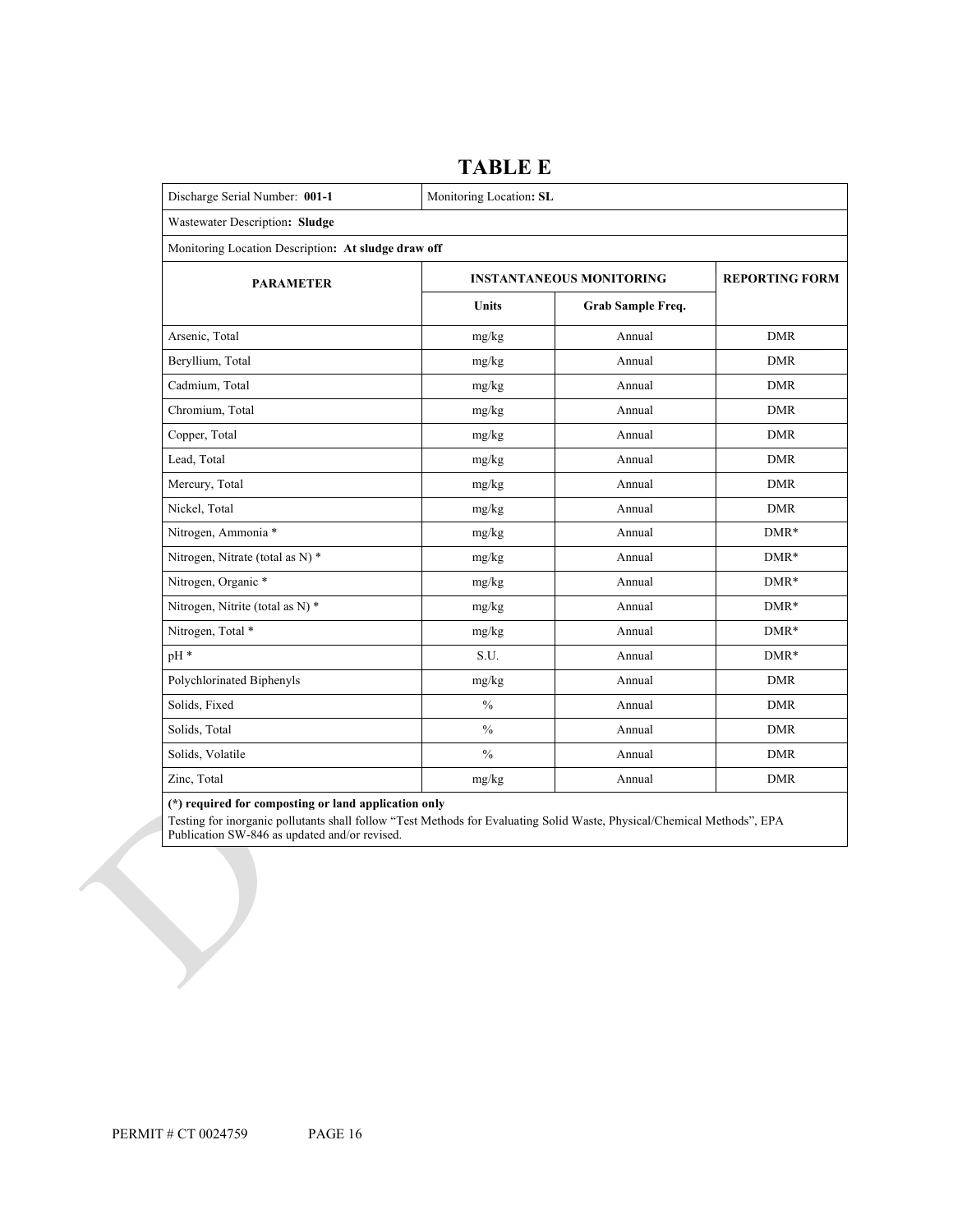# ATTACHMENT 2

# MONTHLY OPERATING REPORT FORM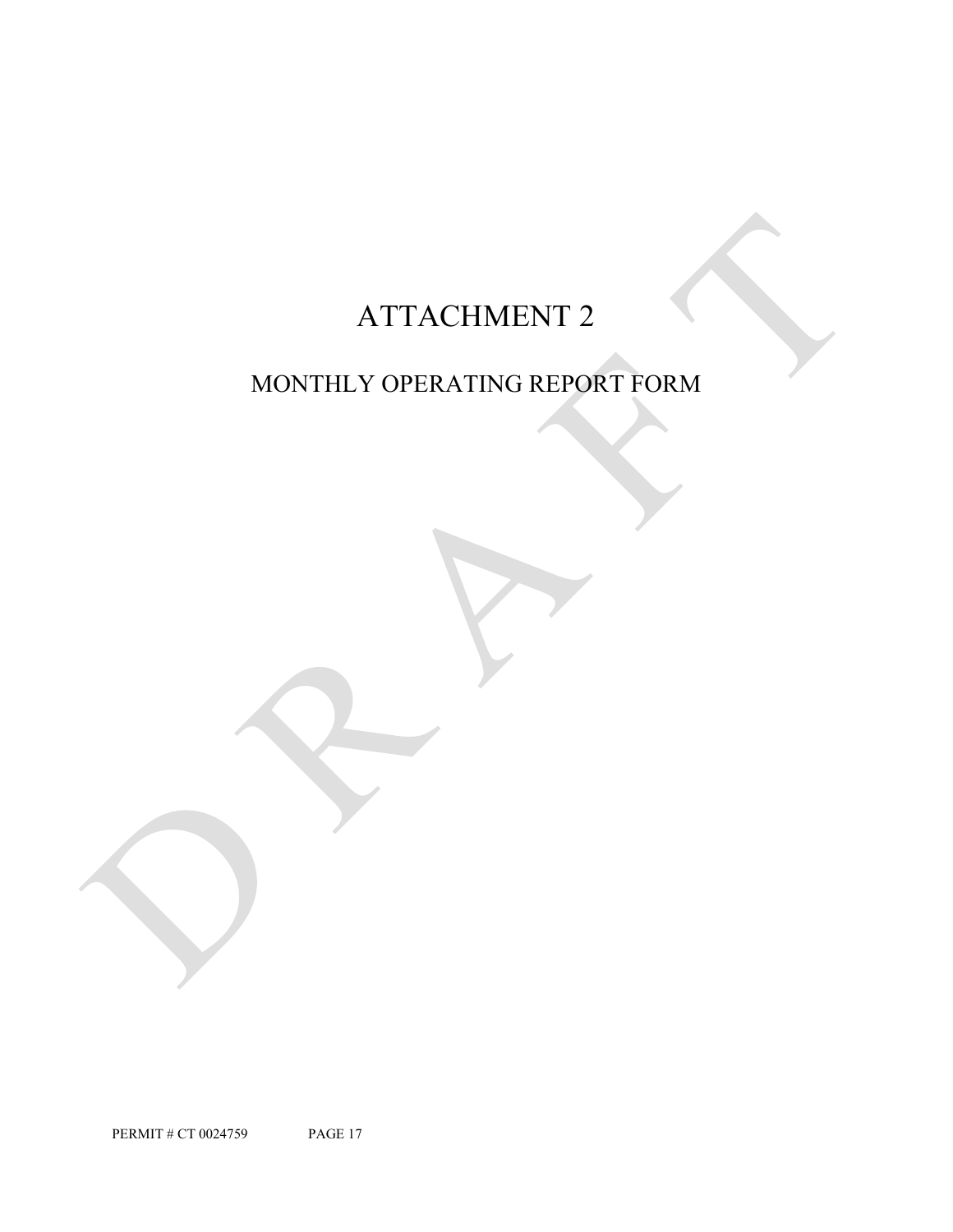# **DATA TRACKING AND TECHNICAL FACT SHEET**

# **PERMITTEE**: PL 612 Wheelers Farms Limited Partnership

# **PERMIT, ADDRESS, AND FACILITY DATA**

# **PERMIT #:** CT0024759 **APPLICATION #:** 201816060

| Mailing Address:                                                           | Location Address:                                                       |
|----------------------------------------------------------------------------|-------------------------------------------------------------------------|
| Street: 612 Wheelers Farms Rd                                              | 612 Wheelers Farms Road (a.k.a., Merritt Corporate<br>Street:<br>Woods) |
| City:<br>Milford ST: CT Zip: 06460                                         | Milford<br>City:<br>ST: CT Zip: 06460                                   |
| Contact Name: James Weaver                                                 | Contact Name: James Weaver (Manager of Facility)                        |
|                                                                            | Chief Operator (Richard Finn)                                           |
| Phone No.:<br>$(203)395 - 0134$                                            | James Weaver (203)395-0134<br>Phone No.:                                |
|                                                                            | Richard Finn (860) 309-8370<br><b>DMR</b> Contact                       |
|                                                                            | email address:                                                          |
|                                                                            | James Weaver - Jwe8899780@aol.com                                       |
|                                                                            | <b>Richard Finn, Chief Operator</b>                                     |
|                                                                            | $finn94@aol.com$ (April 2021)                                           |
|                                                                            |                                                                         |
| <b>PERMIT INFORMATION</b>                                                  |                                                                         |
| <b>DURATION 5 YEAR X 10 YEAR</b>                                           | 30 YEAR                                                                 |
|                                                                            |                                                                         |
| <b>TYPE</b><br>New<br>Reissuance $X$                                       | Modification __                                                         |
| <b>CATEGORIZATION POINT (X) NON-POINT () GIS #</b>                         |                                                                         |
| NPDES $(X)$<br>PRETREAT()                                                  | GROUND WATER(UIC) ()<br><b>GROUND WATER (OTHER) ()</b>                  |
| NPDES MAJOR(MA)                                                            |                                                                         |
| NPDES SIGNIFICANT MINOR or PRETREAT SIU (SI) ___                           |                                                                         |
| NPDES or PRETREATMENT MINOR (MI) $X$                                       |                                                                         |
| <b>COMPLIANCE SCHEDULE</b><br>YES_                                         | NO X                                                                    |
| POLLUTION PREVENTION                                                       | TREATMENT REQUIREMENT_                                                  |
| WATER QUALITY REQUIREMENT __________OTHER ______                           |                                                                         |
| <b>OWNERSHIP CODE</b>                                                      |                                                                         |
| Private X Federal State                                                    |                                                                         |
| DEEP STAFF ENGINEER Iliana Raffa                                           | DATE DRAFTED:12/2020, 11/2021 and 12/2021                               |
| <b>PERMIT FEES</b>                                                         |                                                                         |
| Annual Fee<br>Discharge Code<br><b>DSN</b> Number                          |                                                                         |
| 11100b<br>$001 - 1$<br>\$3,445                                             |                                                                         |
|                                                                            |                                                                         |
| <b>APPLICATION FEE PAID ⊠ YES</b><br>$\Box$ NO                             |                                                                         |
| <b>PROCESSING FEE PAID <math>\boxtimes</math> YES <math>\Box</math> NO</b> |                                                                         |
| <b>ANNUAL FEE PAID ⊠ YES</b><br>$\Box$ NO                                  |                                                                         |
|                                                                            |                                                                         |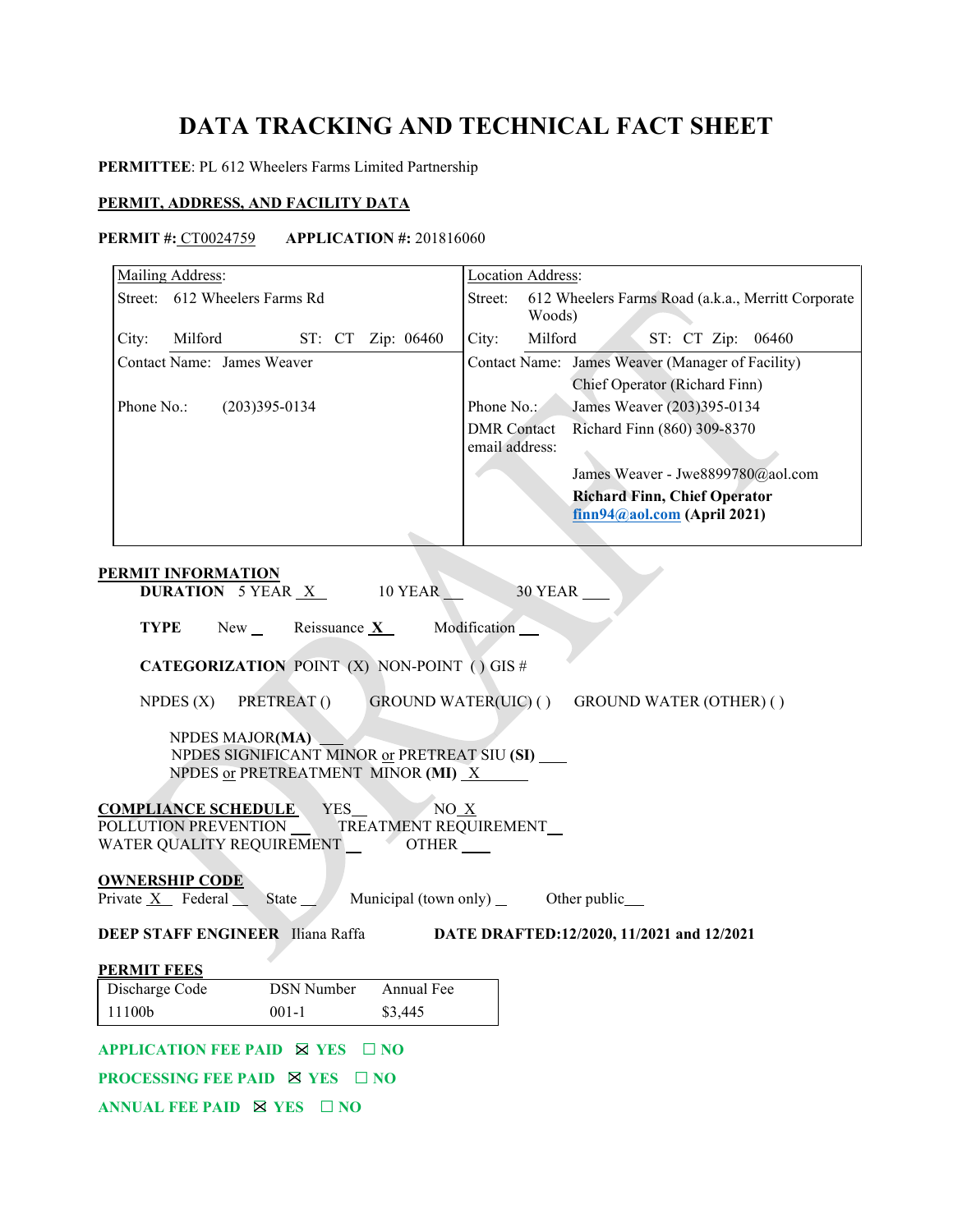## **PUBLIC NOTICE**

*Date of Public Notice: \_\_\_\_\_\_\_\_\_\_\_\_\_\_\_\_\_\_\_\_\_\_\_\_\_ Date Permit Cleared Public Notice: \_\_\_\_\_\_\_\_\_\_\_\_\_\_\_\_\_\_\_\_\_\_\_\_\_ Date Public Notice Fees Paid:* 

## **FOR NPDES DISCHARGES**

Drainage Basin Code: 600 Water Quality Classification Goal: SB Segment: Housatonic River

## **NATURE OF BUSINESS GENERATING DISCHARGE**

*Private Sanitary Sewage Treatment – Domestic sewage from an office complex*

# **PROCESS AND TREATMENT DESCRIPTION (by DSN)**

Secondary biological treatment, sand filter and seasonal chlorination

# **RESOURCES USED TO DRAFT PERMIT**

- *\_X\_ Federal Effluent Limitation Guideline 40CFR 133 Secondary Treatment Category*
- *\_\_ Performance Standards*
- *Federal Development Document*

 *name of category*

- *X Department File Information*
- *X Connecticut Water Quality Standards*
- *X Anti-degradation Policy*
- *Coastal Management Consistency Review Form*
- *Other Explain*

# **BASIS FOR LIMITATIONS, STANDARDS OR CONDITIONS**

- *X Secondary Treatment (Section 22a-430-4(r) of the Regulations of Connecticut State Agencies)*
- *Case-by-Case Determination (See Other Comments)*
- *X In order to meet in-stream water quality (See General Comments)*
- *Anti-degradation policy*

# **GENERAL COMMENTS**

*PL 612 Wheelers Farms Limited Partnership operates a municipal water pollution control facility ("the facility") located at 612 Wheelers Farms Road, Milford, CT. The facility is designed to treat and discharge up to 0.096 million gallons a day of effluent into Housatonic River. The facility currently uses secondary treatment with chlorine disinfection to treat effluent before being discharged. Pursuant to Conn. Gen. Stat. § 22a-430, the Department of Energy and Environmental Protection has issued PL 612Wheelers Farms Limited Partnership a permit for the discharge from this facility. PL 612Wheelers Farms Limited Partnership has submitted an application to renew its permit. The Department has made a tentative determination to approve PL 612Wheelers Farms Limited Partnership's (a.k.a., Merritt Corporate Woods) application and has prepared a draft permit consistent with that determination. This facility discharges into a brackish section of the Housatonic River with a Water Quality classification of SB. Therefore, the E.Coli parameter included in Table A of the permit has been changed to Enterococci to be consistent with the bacterial parameter applicable to SB waters. For the same reason, fecal coliform has been added to the permit. Both parameters will be*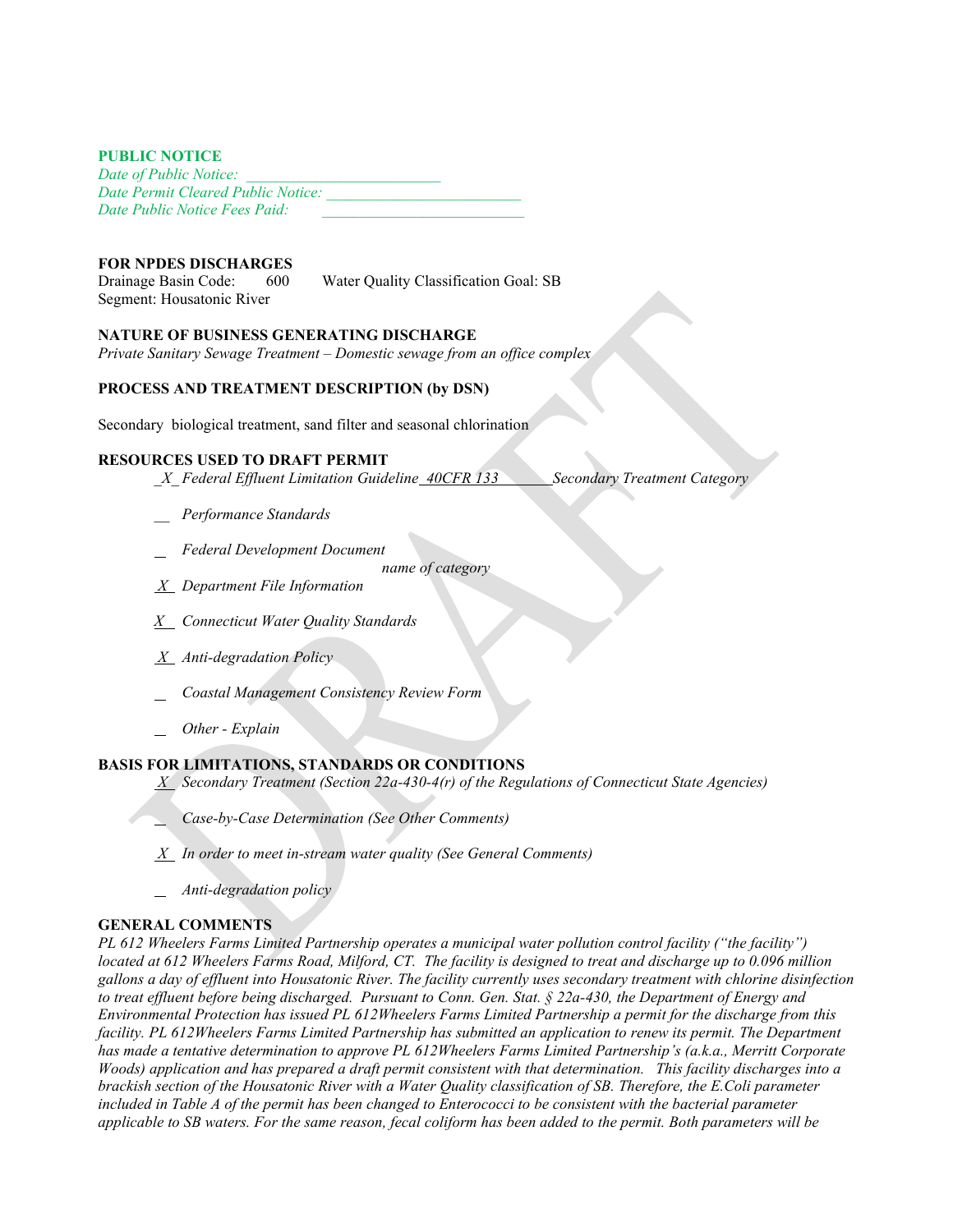*tested on a bi-weekly basis.*

*In June 2021, staff inspected the facility; the facility operator (Rich Finn) stated that the facility's occupancy decreased significantly due to Covid-19. Currently, occupancy fluctuates between 50-80 people, and while it may increase over time, full occupancy is not expected in the foreseeable future. As a result, the facility's treatment system discharges about once a day for an average daily discharge flow of approx., 800 gpd. In light of these conditions, sampling requirements in the permit have been customized to be the most representative and are as follows.* 

- *Facility to manually collect time composite samples, and only when facility is discharging. A minimum of 2 grab samples must be collected and be time-composited.*
- *If the facility's discharges 25,000 gpd each month for three consecutive months, then the facility needs to notify the DEEP immediately and start collecting daily composite samples.*

# **SUMMARY OF COMMENTS RECEIVED DURING THE PUBLIC NOTICE PERIOD AND THE DEPARTMENT'S RESPONSES**

**□** *The Department has received no written comments on the proposed action. (REVIEW BY MANAGEMENT ONLY)*

**□** *Staff has reviewed the written comments and responded to the comments, no significant permit changes have been made. (REVIEW BY SUPERVISOR AND MANAGEMENT ONLY)*

**□** *The Department has received and Staff has reviewed written comments on the proposed action and made significant changes as follows: (ADD COMMENTS, RESPONSES AND PERMIT CHANGES) (REVIEW BY PERMIT STAFF, SUPERVISOR AND MANAGEMENT)*

# **SPECIFIC REQUIREMENTS OR REVISIONS**

*The need for inclusion of water quality-based discharge limitations in this permit was evaluated consistent with Connecticut Water Quality Standards and criteria, pursuant to 40 CFR 122.44(d). Discharge monitoring data was evaluated for consistency with the available aquatic life criteria (acute and chronic) and human health (fish consumption only) criteria, considering the zone of influence allocated to the facility where appropriate. In addition to this review, the statistical procedures outlined in the EPA Technical Support Document for Water Quality-based Toxics Control (EPA/505/2-90-001) were employed to calculate the need for such limits. Comparison of the attached monitoring data and its inherent variability with the calculated water quality-based limits indicates a low statistical probability of exceeding such limits. Therefore, no water quality-based limits were included in the permit at this time.* **WATER QUALITY LIMIT CALCULATIONS**

*See attached*

## *Compliance Summary:*

*Staff reviewed the facility's discharge reports from the period between 6/20/2014 and present which indicates no significant non-compliance. See "PL 612 Wheelers Farm Limited Measurement Report" for additional information.*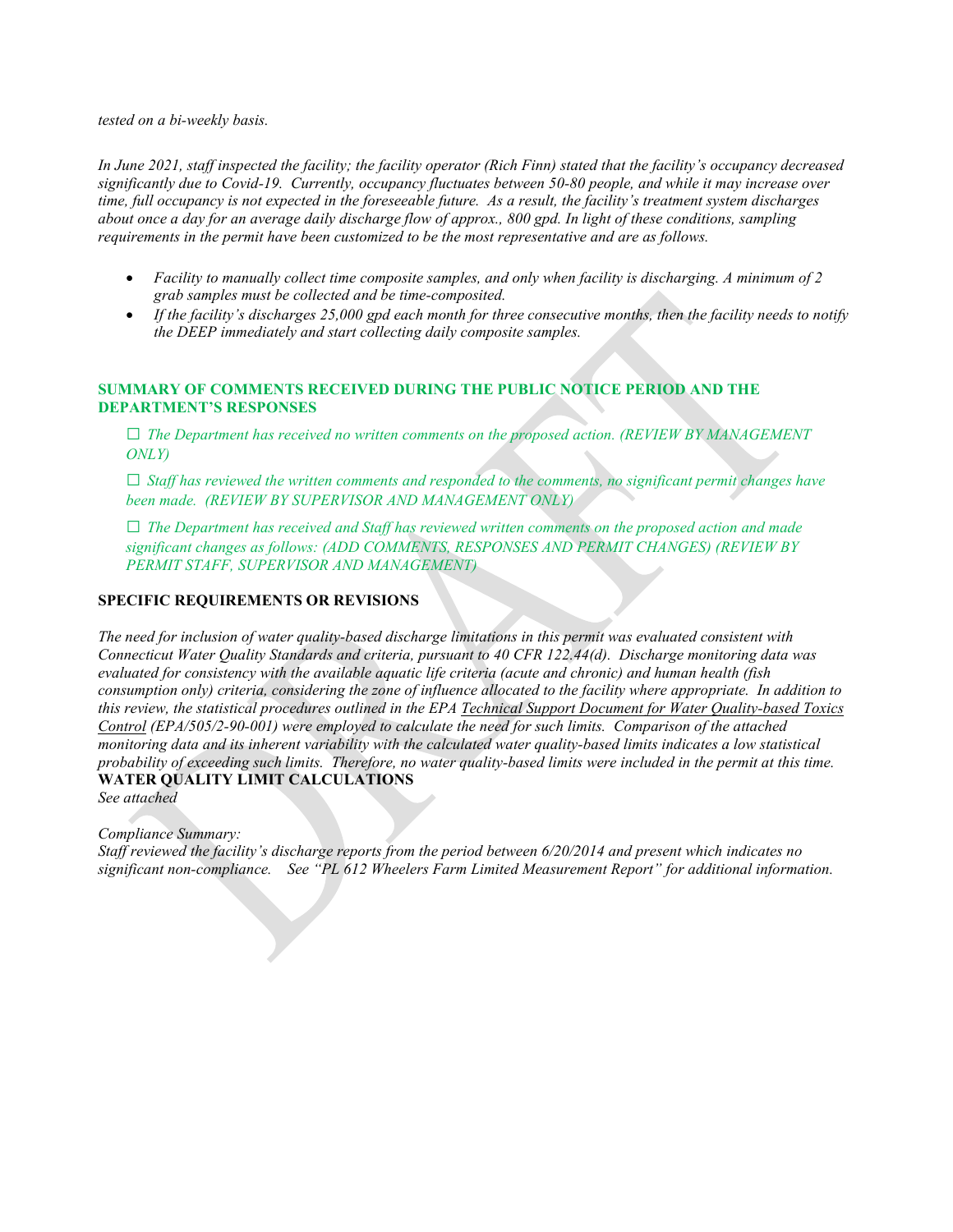

79 Elm Street • Hartford, CT 06106-5127 www.ct.gov/deep Affirmative Action/Equal Opportunity Employer

# **Notice of Tentative Determination to Approve a NPDES Permit Renewal Applicant: PL 612 Wheelers Farms Limited Partnership Application No. 201816060 City/Town: Milford**

The Commissioner of the Department of Energy and Environmental Protection ("DEEP") hereby gives notice that a tentative determination has been reached to approve the following application.

| Applicant's Name and Address: | PL 612 Wheelers Farms Limited Partnership (Wheeler Farms<br>LP), 612 Wheelers Farms Road, Milford, CT |
|-------------------------------|-------------------------------------------------------------------------------------------------------|
| Contact Name and Phone No.:   | Richard Finn, (860)309-8370                                                                           |
| Type of Permit and #:         | $NPDES - CT0024759$                                                                                   |
| Type of Facility:             | Domestic Wastewater Treatment                                                                         |
| <b>Facility Location:</b>     | 612 Wheelers Farms Road, Milford, CT                                                                  |
| Facility design capacity:     | 0.096 million gallons per day                                                                         |

# COMMISSIONER'S FINDINGS/REGULATORY CONDITIONS

The applicant has previously received a permit from the Department of Energy and Environmental Protection ("Department") authorizing the discharge of up to an annual average daily design flow of 0.096 million gallons a day of secondary treated wastewaters to the Housatonic River. The applicant has submitted an application to renew its existing permit. This renewal application is the subject of this notice.

The Department has prepared a draft permit consistent with the tentative determination to approve Wheelers Farms LP renewal application. This draft is available on the public participation section of the Department's website. In accordance with Sections 22a-430-4(1) and 22a-430-4(r) of the Regulations of Connecticut State Agencies (RCSA), the draft permit contains effluent limitations that meet Connecticut's Water Quality Standards for the following: Biochemical Oxygen Demand (5 day), chlorine, Enterococci, fecal coliform, pH and total suspended solids.

# INFORMATION REQUESTS/PUBLIC COMMENT

This application has been assigned No. Application #201816060; please use this number when corresponding with DEEP regarding this application. Interested persons may obtain copies of the application from the applicant at the above address. Electronic copies of the application and supporting documentation can be provided to interested persons via email. The application and supporting documentation are also available for in-person inspection at the Department of Energy and Environmental Protection, Water Protection and Land Reuse Bureau, 79 Elm Street, Hartford, CT. Due to the COVID-19 pandemic and social distancing measures implemented by DEEP, an advanced appointment for an inperson inspection of the application is recommended. Any such requests for electronic documents or in